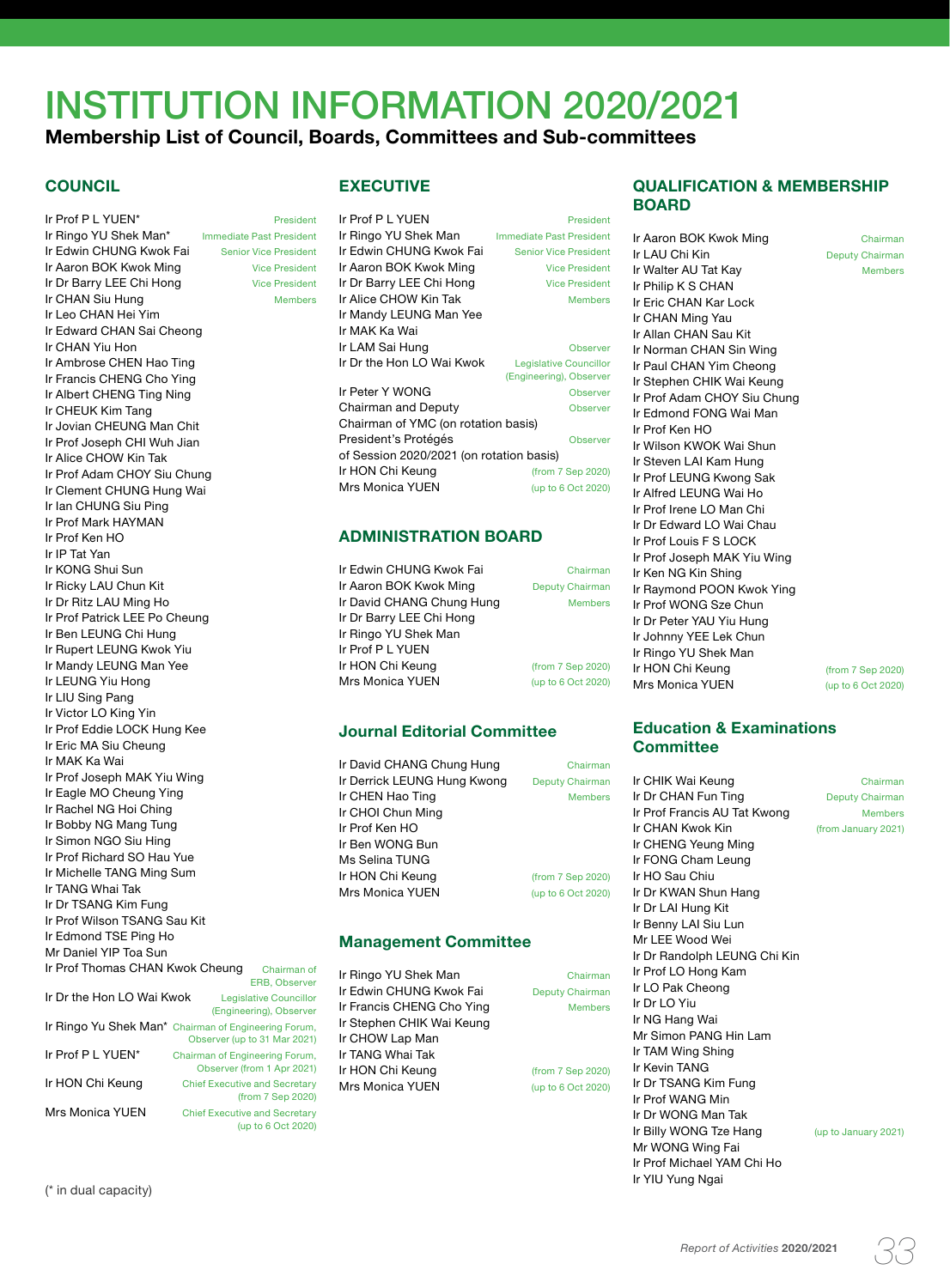### **Fellowship Committee**

Ir Allan CHAN Sau Kit Chairman Ir Raymond CHAN Kin Sek Deputy Chairman Ir Prof Horace IP Ho Shing Members Ir Harry LAI Hon Chung Ir Prof James LAM Ir LAU Chi Kin Ir Charles LEUNG Yu Wah Ir Dr George SZE Lee Wah Ir Albert TO Wang Kam

### **Professional Assessment Committee**

**Ir LAU Chi Kin** Chairman<br> **Ir LAI Kin Wah** Chairman Deputy Chairman Deputy Chairman Ir Dr CHAN Chun Leung Members Ir Charles CHAN Hing Lung Ir Allan CHAN Sau Kit Ir Norman CHENG Chun Ping Ir Sammy CHEUNG Ping Yip Ir Dr CHING Wing Han Ir Yorkie CHOW Yuk Ki Ir Carmen CHU Ir Dr Jonathan CHUNG Chi Yuen Ir HUI King Wai Ir KONG Shui Sun Ir Paul KWONG Pui Fai Mr Benjamin LAM Yau Bun Ir LEE Chee Kwan Mr LEE Wood Wei Ir LEUNG Kwun Hong Ir Alfred LEUNG Wai Ho Ir Kenneth LI Siu Kong Ir Prof LOCK Hung Kee Ir MOK Kwok Ho Ir Dr WONG Yiu Man Ir Tony YEUNG Kwong Tung Ir YU Ying Wai

## **Quality Control Committee**

Ir Alfred LEUNG Wai Ho Chairman Ir Norman CHENG Chun Ping Deputy Chairman Ir Dr CHAN Chun Leung Ir Charles CHAN Hing Lung Ir Allan CHAN Sau Kit Ir Sammy CHEUNG Ping Yip Ir Dr CHING Wing Han Ir Yorkie CHOW Yuk Ki Ir Carmen CHU Ir Dr Jonathan CHUNG Chi Yuen Ir HUI King Wai Ir KONG Shui Sun Ir Paul KWONG Pui Fai Ir LAI Kin Wah Mr Benjamin LAM Yau Bun Ir LAU Chi Kin Ir LEE Chee Kwan Mr LEE Wood Wei Ir LEUNG Kwun Hong Ir Kenneth LI Siu Kong Ir Prof LOCK Hung Kee Ir MOK Kwok Ho Ir Dr WONG Yiu Man Ir Tony YEUNG Kwong Tung Ir YU Ying Wai

### **Training Committee**

Ir Dr Edward LO Wai Chau Chairman Ir Kenneth LI Siu Kong Deputy Chairman Ir Daniel Alan BROWN Members Ir CHIU Wing Cheong Ir Colin CHUNG Chi Leong Ir CHUNG Chi Ming Ir Dr David HO Chi Shing Ir HO Kwok Fu Ir Johnason KO Chun Wa Ir Derek KWOK Chi Lok Ir KWOK Wai Shun Ir LAI Kam To Ir LAI Wai Wah Mr Benjamin LAM Yau Bun Ir Dr LAU Chi Keung Ir Dr William LAU Sin Tong Ir Gilbert LAW Kam Cheong Ir Prof LEUNG Ho Fung Ms Jessy LEUNG Kin Tsui Ir MAK Chiu Ki Ir Alan MAN Hoi Leung Ir TAM Chun Kit Ir Jimmy TANG Sek Man Ir Alain TANG Siu Wah Ir TSE Kam Leung Ir Allan WONG Kai Chiu Ir WOO Man Shing Ir Prof ZHANG Ming

**Training Review Sub-Committee - Civil, Structural, Geotechnical, Building and Materials**

Ir Derek KWOK Chi Lok Chairman Ir Simon NG Pak Hung Deputy Chairman Ir CHAN Chi Kong Members Ir CHAN Tain Fai Ir Lewis CHEUNG Kwan Mr Daniel CHEUNG Pak Fun Ir Percy HAU Kin Man Ir Philip KWOK Chi Tak Ir Enoch LAM Tin Sing Ir Alexis LEE Chi Chuen Ir Dr LEE Da Mang Ir Ben LEUNG Chi Hung Ir Prof LO Sai Huen Ir Alan MAN Hoi Leung Ir MOK Kwok Ho Ir Dr WONG King Cheong Ir Dr YEUNG Sai Kit Ir Dr ZHENG Wei

**Training Review Sub-Committee - Electrical, Mechanical, Building Services, Gas, Chemical, Environmental, Fire and Energy**

Ir Simon CHUNG Fuk Wai Deputy Chairman Ir AU Tat Kay Members Ir CHAN Chau Fat Ir Thomas CHAN Chung Tak Ir CHENG Wai Lung Ir CHEUK Kim Tang Ir CHEUNG Kwok Heng Ir Jacky CHIONG Kam Yueng Ir Colin CHUNG Chi Leong Ir CHUNG Chi Ming Ir Thomas CHUNG Chit Chun Ir IP Wai Hang Ir KEUNG Yee Man Ir KWOK Wai Man Ir LAI Kam To Ir Dr William LAU Sin Tong Ir Dr Ivan LAU Wai Cho Ir Harry LEE Hoi Wai Ir Prof Michael LEUNG Kwok Hi Ir Dr LO Chi Wah Ir SZETO Ka Sing Mr TANG Choi Chin Ir Kelvin TANG Sher Kin Ir Raymond TONG Yuen Fung Ir Simon TSANG Siu Fai

Ir Kenneth LI Siu Kong Chairman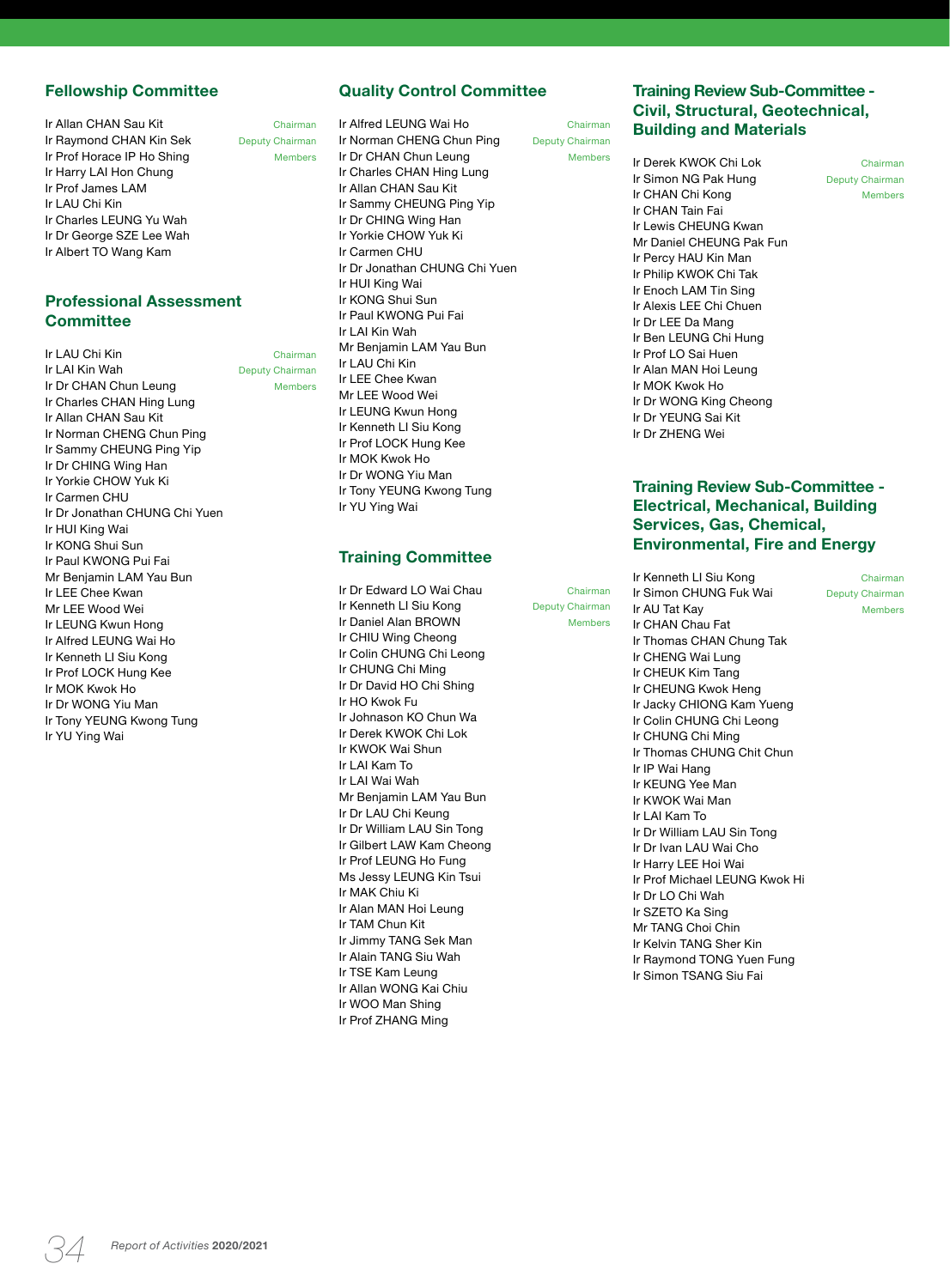**Training Review Sub-Committee - Aircraft, Biomedical, Electronics, Manufacturing, Industrial & Systems, Information, Control, Automation & Instrumentation, Marine & Naval Architecture and Logistics & Transportation** 

**Ir KWOK Wai Shun Chairman Chairman Chairman Chairman Chairman Chairman Chairman Chairman Chairman Chairman Cha<br>In the Chairman Chairman Chairman Chairman Chairman Chairman Chairman Chairman Chairman Chairman Chairman Chai** Ir Dr CHAN Fun Ting Members Ir CHAN Ho Wing Ir CHAN Kwok Kin Ir CHIU Wing Cheong Ir CHOI Pong Chi Ir Yorkie CHOW Yuk Ki Ir HO Sau Chiu Ir Dr KWOK Lam For Ir LAI Kin Wah Ir Prof William LAM Hing Keung Ir LAM Sui Ming Ir LEUNG Fu Heng Ir Prof LEUNG Ho Fung Ir Patrick LI Kwok Tin Ir MAK Chiu Ki Ir Dr MAK Shu Lun Ir SIU Hiu Fai Mr SZE Wing Suen Ir WAN Chi Shing Ir Dr WONG Yiu Man

### **LEARNED SOCIETY BOARD**

Ir Dr Barry LEE Chi Hong Chairman Ir Paul CHAN Chi Fai Deputy Chairman Ir John CHAN Kwan Wing Members Ir Prof CHAN Tat Leung Ir Donny CHAN Wai Keung Ir Dr Simon CHAN Wai Kuen Ir Paul CHAN Yim Cheong Ir Prof Adam CHOY Siu Chung Ir Alex LAI Wai Wah Ir Ryan LAM Chun Man Ir LAM King Kong Ir Dr LAU Chi Keung Ir LEUNG Chun Sing Ir Dr LI Chi Kwong Ir Dr Eric LIU Sai Lok Ir Dr Anthony MA Yiu Wa Ir Prof Joseph MAK Yiu Wing Ir Maureen NG Ir Rachel NG Hoi Ching Ir Bobby NG Mang Tung Ir Dr George SZE Lee Wah Ir Albany TAM Wa Iat Ir TAM Wing Shing Ir Sidney TONG Pui Keung Ir Simon TSUI Hoi Chung Ir Dr Fiona TSUI Suk Chong Ir Prof WONG Sze Chun Ir YEE Kwong Fai Mr Daniel YIP Toa Sun<br>Ir HON Chi Keung Mrs Monica YUEN (up to 6 Oct 2020)

Deputy Chairman

### **Conference Committee**

Ir Prof Adam CHOY Siu Chung Chairman **Ir Victor LO King Yin** Deputy Chairman<br>**Ir Dr Hyon Fric I IM Chaw** Members Ir Dr Hyon Eric LIM Chaw Ir LIU Sing Pang Ir Dr Edward LO Wai Chau Ir TAM Siu Lun Ir Michelle TANG Ming Sum

### **Construction Dispute Resolution Committee**

Ir Sidney TONG Pui Keung **Chairman** Ir Prof Christopher TO Wing Deputy Chairman Ir Sam CHAN Yu Sum Members Ir KONG Shui Sun Ir Anthony KWONG Hui Lok Ir Andrew KWONG Wing Cheong Ir Dr LAU Chi Keung Ir Mandy LEUNG Man Yee Ir Albert LEUNG Wing Keung Ir MAK Ka Wai Mr Otto MAK Wai Hung Ir Jeremy PONG Chung Lai Ir Prof Wilson TSANG Sau Kit Ir Peter WONG Cheuk Fai

### **Continuing Professional Development Committee**

Ir Paul CHAN Yim Cheong Chairman Ir Henry CHEUNG Nin Sang Deputy Chairman Ir CHAK Chi Kin Members Ir CHAN Chi Ho Ir Dr Raymond CHAN Ka Lung Ir CHAN Sai Leung Ir CHEN Hao Ting Ir Prof Ken CHEUNG Ching Ngai Ir Dr CHEUNG Hoi Hoi Ir CHIN Sai Ping Ir HO Kwok Fu Mr JIM Holman Ir Derek KWOK Chi Lok Ir Iman LAI Wai Man Ir LAM Chi Sing Ir Dr LAM Wa Kwai Ir LAU Hon Wah Ir Kelvin LEUNG Kwok Fu Ir Dr LIN Yuan Ir LO Chi Man Ir Victor LO King Yin Ir LUI Kam Leung Ir NG Man To Ir SHIU Wai Kay Ir SZE Kin Man Mr SZE Wing Suen Ir YIP Wing Sum

(from 7 Sep 2020)

**HKIE Transactions Committee**

Ir Prof CHAN Tat Leung Chairman Ir Prof Michael LEUNG Kwok Hi Deputy Chairman Ir David CHANG Chung Hung Members Ir Dr CHENG Yung Ming Ir Prof Benny CHEUNG Chi Fai Ir Dr Frank LEUNG Hung Fat Ir Rupert LEUNG Kwok Yiu Ir Prof LO Sai Huen Ir Dr TSANG Kim Fung Ir HON Chi Keung<br>
Mrs Monica YUEN<br>
(up to 6 Oct 2020) Mrs Monica YUEN

### **Public Service Committee**

Ir Bobby NG Mang Tung Chairman Ir Tony HO Ying Kit Deputy Chairman Ir Steven CHAN Nai Kin Members Ir Dr Johnny CHEUK Chi Yin Ir Nigel CHEUNG Chuk Leung Ir Prof Joseph CHI Wuh Jian Ir Stewart CHUN Kin Ming Ir Thomas CHUNG Chit Chun Mr Thomas LAM Chun Ho Mr Benjamin LAM Yau Bun Ir Dr LAU Chi Keung Ir LEE Che Kit Ir LEUNG Yiu Hong Ir Zoe LI Shuk Yee Ir LIU Sing Pang Ir Dr Anthony LO Chi Wah Ir Raymond LUI Wai Kau Ir Eagle MO Cheung Ying Ir Alcohol MOK Kwok Ho Mr Johnny SHING Wai Lam Ir Bryan SO Man Kit Ir Thomas TAM Ka Wong Ir Kelvin TANG Sher Kin Ir Sidney TONG Pui Keung Ir Alex WONG Wai Keung Ir Sidney WONG Wing Fai Ir Justina YIM Tak Kuen Ir Prof Ben YOUNG Ir HON Chi Keung (from 7 Sep 2020) Mrs Monica YUEN (up to 6 Oct 2020)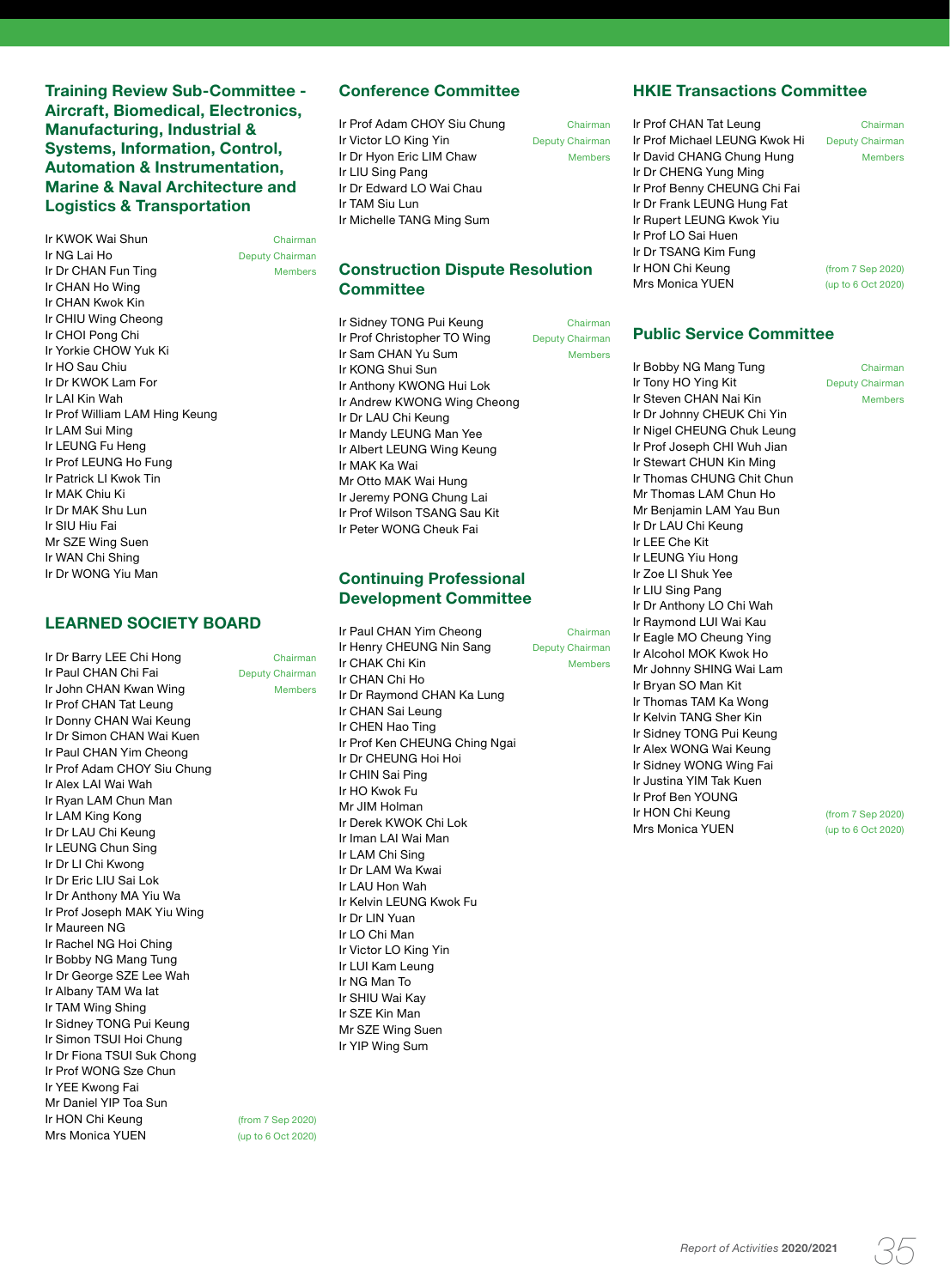### **ACCREDITATION BOARD**

| Ir Ringo YU Shek Man             | Chairman               |
|----------------------------------|------------------------|
| Ir Prof Alfonso NGAN Hing Wan    | <b>Deputy Chairman</b> |
| Ir Aaron BOK Kwok Ming           | <b>Members</b>         |
| Prof Daina BRIEDIS               |                        |
| Ir Prof Keith CHAN Kang Cheung   |                        |
| Ir CHANG Che Son                 |                        |
| Ir Prof Christopher CHAO Yu Hang |                        |
| Ir Albert CHENG Ting Ning        |                        |
| Ir Dr Johnny CHEUK Chi Yin       |                        |
| Ir Stephen CHIK Wai Keung        |                        |
| Ir Prof Ricky KWOK Yu Kwong      |                        |
| Ir Prof Jimmy LEE Ho Man         |                        |
| Ir Dr Eric LIU Sai Lok           |                        |
| Ir Prof LO Hong Kam              |                        |
| Ir Clarence MAK Yan Fai          |                        |
| Mr Damien OWENS                  |                        |
| Ir Albert TO Wang Kam            |                        |
| Ir Sidney TONG Pui Keung         |                        |
| Ir Dr Philco WONG                |                        |
| Ir WONG Chi Ming                 |                        |
| Ir Prof Michael YAM Chi Ho       |                        |
| Ir Prof Richard YUEN Kwok Kit    |                        |
| Ir HON Chi Keung                 | (from 7 Sep 2020)      |
| Mrs Monica YUEN                  | (up to 6 Oct 2020)     |
|                                  |                        |

### **Accreditation Board Executive Committee**

| Ir Ringo YU Shek Man          | Chairman               |
|-------------------------------|------------------------|
| Ir Prof Alfonso NGAN Hing Wan | <b>Deputy Chairman</b> |
| Ir Aaron BOK Kwok Ming        | <b>Members</b>         |
| Ir Sidney TONG Pui Keung      |                        |
| Ir WONG Chi Ming              |                        |

**Accreditation Committee for Computer Science Programmes**

Ir CHANG Che Son Chairman<br>Ir Prof CHEUNG Shing Chi Deputy Chairman Ir Prof CHEUNG Shing Chi Prof CAO Jiannong Members Ir Dr CHAN Fun Ting Prof CHENG Siu Wing Ir Prof HENG Pheng Ann Prof Sam KWONG Tak Wu Ir Ricky KWONG Wai Chuen Ir Dr George SZE Lee Wah Dr Danny TANG Wah Hau Prof Michael TSE Chi Kong Prof WANG Wenping Ir Dr Raymond WONG Chi Wing Ir Peter YEUNG Tin Chung Prof YUEN Pong Chi

**Accreditation Committee for Higher Diploma Programmes** 

**Ir WONG Chi Ming**<br> **Ir LEE Wing Kin**<br> **Ir LEE Wing Kin Ir LEE Wing Kin** Deputy Chairman<br> **Ir CHAN Ho Wing Chairman** Members Ir CHAN Ho Wing Mr Benjamin LAM Yau Bun Ir Curie LEE Chi Kit Ir Dr LEUNG Chi Kin Ir Kenneth LI Siu Kong Ir Prof Louis F S LOCK Ir Dr MAK Shu Lun Ir Wallace POON Yin Wing Ir Alain TANG Siu Wah Ir Dr TSE Chung Fai Ir Prof Michael YAM Chi Ho Mr YUEN Lai Man

### **PLANNING COMMITTEE**

Ir Ringo YU Shek Man Chairman Ir CHAN Chi Chiu **Members** Ir Prof Thomas CHAN Kwok Cheung Ir Edwin CHUNG Kwok Fai Ir Eric MA Siu Cheung Ir Dr Philco WONG Ir Ken WONG Hei Long Ir HON Chi Keung (from 7 Sep 2020) Mrs Monica YUEN (up to 6 Oct 2020)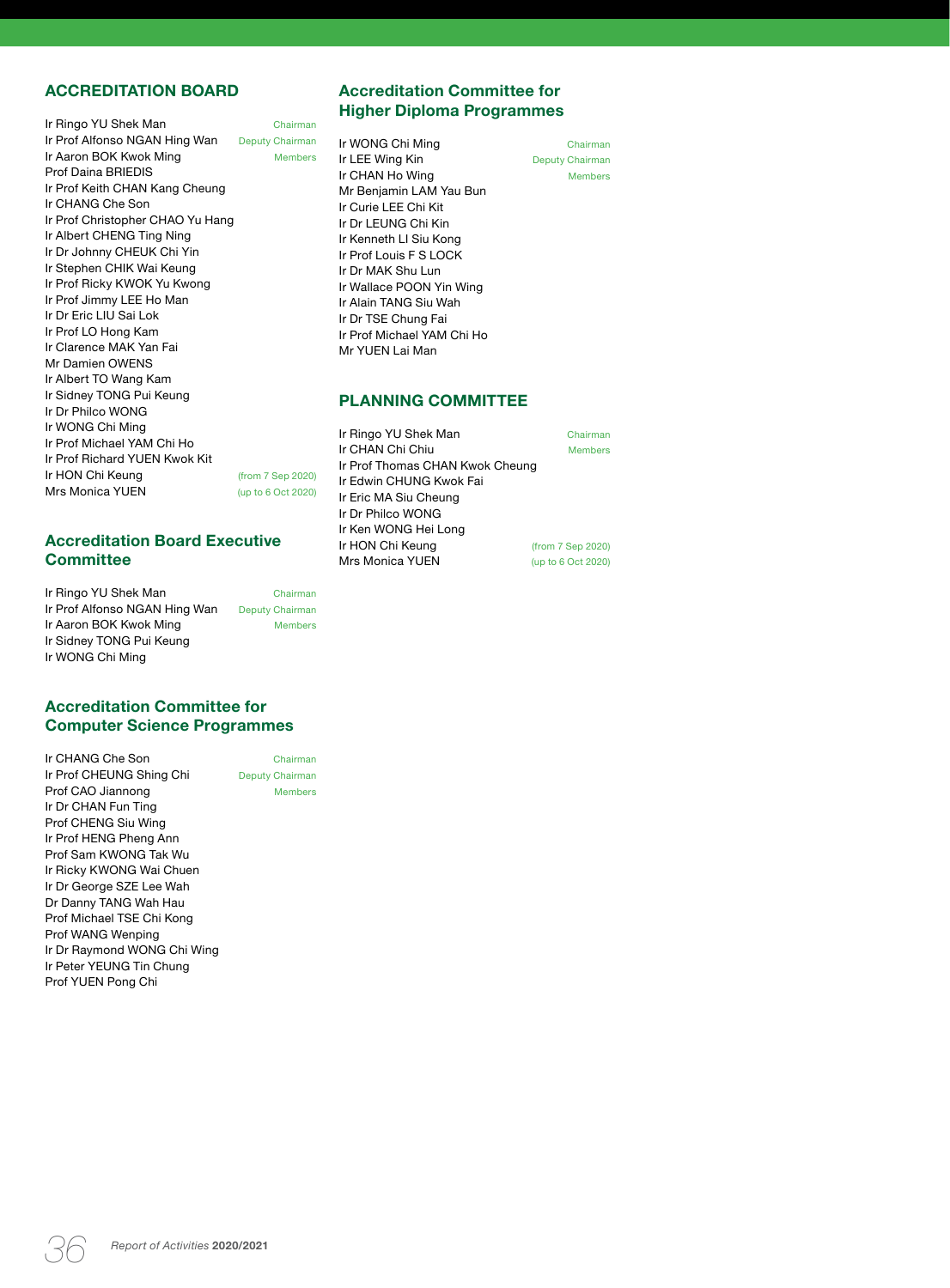# **Membership List of Discipline Advisory Panels, Division Committees and Other Committees**

### **DISCIPLINE ADVISORY PANELS**

#### **Aircraft Discipline Advisory Panel**

| Ir Johnny YEE Lek Chun | Chairman               |
|------------------------|------------------------|
| Ir HUI King Wai        | <b>Deputy Chairman</b> |
| Ir CHAN Kwok Kin       | <b>Members</b>         |
| Ir CHEUNG Wan Chuen    |                        |
| Ir Prof Mark HAYMAN    |                        |
| Ir Roger LEE Chak Man  |                        |
| Ir Patrick LI Kwok Tin |                        |
| Ir NG Lai Ho           |                        |
| Ir Jimmy TANG Sek Man  |                        |
| Ir TONG Chi Sheung     |                        |
| Ir George WAI Tsz Ho   |                        |
| Ir WONG Lap Ping       |                        |
| Ir Eric WOO Hon Fai    |                        |

#### **Biomedical Discipline Advisory Panel**

| Ir Raymond POON Kwok Ying     | Chairman               |
|-------------------------------|------------------------|
| Ir Prof Andros CHAN Ling Ming | <b>Deputy Chairman</b> |
| Ir Dr CHAN Kwok Kwan          | <b>Members</b>         |
| Ir Prof Daniel CHOW Hung Kay  |                        |
| Ir Yorkie CHOW Yuk Ki         |                        |
| Ir Edward LEE Kam Hung        |                        |
| Ir Albert POON Ka Fat         |                        |
| Ir Prof Richard SO Hau Yue    |                        |
| Ir Prof Raymond TONG Kai Yu   |                        |
| Ir Prof WANG Min              |                        |
| Ir David WONG Yuk Ming        |                        |
| Ir Prof ZHANG Ming            |                        |

#### **Building Discipline Advisory Panel**

Ir Prof Adam CHOY Siu Chung Chairman Ir Prof Michael YAM Chi Ho Deputy Chairman Ir CHAN Siu Tack Members Ir Philip KWOK Chi Tak Ir Alex LAI Wai Wah Ir Ben LEUNG Chi Hung Mr Otto MAK Wai Hung Ir MOK Kwok Ho Ir Prof WONG Yuk Lung Ir YUEN Ka Fai Mr YUEN Lai Man

#### **Building Services Discipline Advisory Panel**

Ir Philip K S CHAN Chairman Ir Kenneth LI Siu Kong Deputy Chairman Ir CHENG Wai Lung Members Ir CHEUK Kim Tang Ir CHEUNG Kwok Heng Ir CHUNG Chi Ming Ir Dr LAI Hung Kit Mr Benjamin LAM Yau Bun Mr Patrick LEE Wood Wei Ir LIU Ming Keung Ir TANG Wai Yin Ir Sammy YEUNG Sau Kuen Ir Prof YUEN Kwok Kit

#### **Chemical Discipline Advisory Panel**

Ir Dr Peter YAU Yiu Hung Chairman Ir KWOK Fu Wah Deputy Chairman Ir CHEUNG Shan Man Members Ir Dr CHING Wing Han Ir Clement CHUNG Hung Wai Ir HAU Yu Ki Ir Dr William LAU Sin Tong Ir Harry LEE Hoi Wai Ir Melody MAK Ka Chai Ir Dr Douglas WONG Man Tak

#### **Civil Discipline Advisory Panel**

Ir Eric CHAN Kar Lock Chairman Ir David LAU Tai Wai Deputy Chairman Ir Prof Francis AU Tat Kwong Ir Stephen CHIK Wai Keung Ir CHUNG Siu Ping Ir Johnason KO Chun Wa Ir KONG Shui Sun Ir Enoch LAM Tin Sing Ir Alan MAN Hoi Leung Ir NG Pak Hung Mr Ray NG Yiu Yin Mr Simon PANG Hin Lam

#### **Control, Automation & Instrumentation Discipline Advisory Panel**

Ir Prof Louis F S LOCK Chairman Ir Morris CHEUNG Siu Wa Deputy Chairman Ir Dr GE Ming Members Ir LAW Man Hoi Ir LEUNG Chun Sing Ir Prof LOCK Hung Kee Ir Dr MAK Shu Lun Ir SHEW Yun Wan Mr SZE Wing Suen Ir Alain TANG Siu Wah Ir YIU Yung Ngai Ir YUNG Ka Cheong

#### **Electrical Discipline Advisory Panel**

**Ir Dr Edward LO Wai Chau** Chairman<br>**Ir Tony YEUNG Kwong Tung** Deputy Chairman Ir Tony YEUNG Kwong Tung Ir Walter AU Tat Kay Members Ir CHAN Chau Fat Ir CHAN Yiu Hon Ir Prof CHAU Kwok Tong Ir Simon CHUNG Fuk Wai Ir HO Siu Kwong Ir Dr LEE Kar Yun Ir TAM Wing Shing Mr Nelson TSANG King Ip Mr Indi WONG Wing Fai Ir WOO Man Shing

#### **Electronics Discipline Advisory Panel**

Ir Wilson KWOK Wai Shun Chairman Ir CHU Wing Yuen Deputy Chairman Ir CHUNG Wai Yin **Members** Ir LAI Kin Wah Ir Dr PONG Wing Tat Mr Martin SIU Wai Kwong Ir Dr TSANG Kim Fung Ir Allan WONG Kai Chiu Ir WONG Man Kwan

#### **Energy Discipline Advisory Panel**

Ir Walter AU Tat Kay Chairman Ir Paul KWONG Pui Fai Deputy Chairman Ir Joseph CHAN Kwok Chu Members Ir Prof Joseph CHI Wuh Jian Ir Colin CHUNG Chi Leong Ir FONG Cham Leung Ir Prof Michael LEUNG Kwok Hi Ir Prof Dennis LEUNG Yiu Cheong Ir Dr Anthony LO Chi Wah Ir Kenneth LUN Chi Leung Ir YEE Kwong Fai Ir Ken YEUNG Chor Kee

#### **Environmental Discipline Advisory Panel**

Ir Prof Irene LO Man Chi Chairman Ir Kenny WONG Siu Wai Deputy Chairman Ir Thomas CHAN Chung Tak Members Ir Norman CHENG Chun Ping Ir IP Tat Yan Ir Johnason KO Chun Wa Ir Dr Ivan LAU Wai Cho Ir LO Pak Cheong Ir Coleman NG Chi Fai Ir Prof POON Chi Sun Ir Kelvin TANG Sher Kin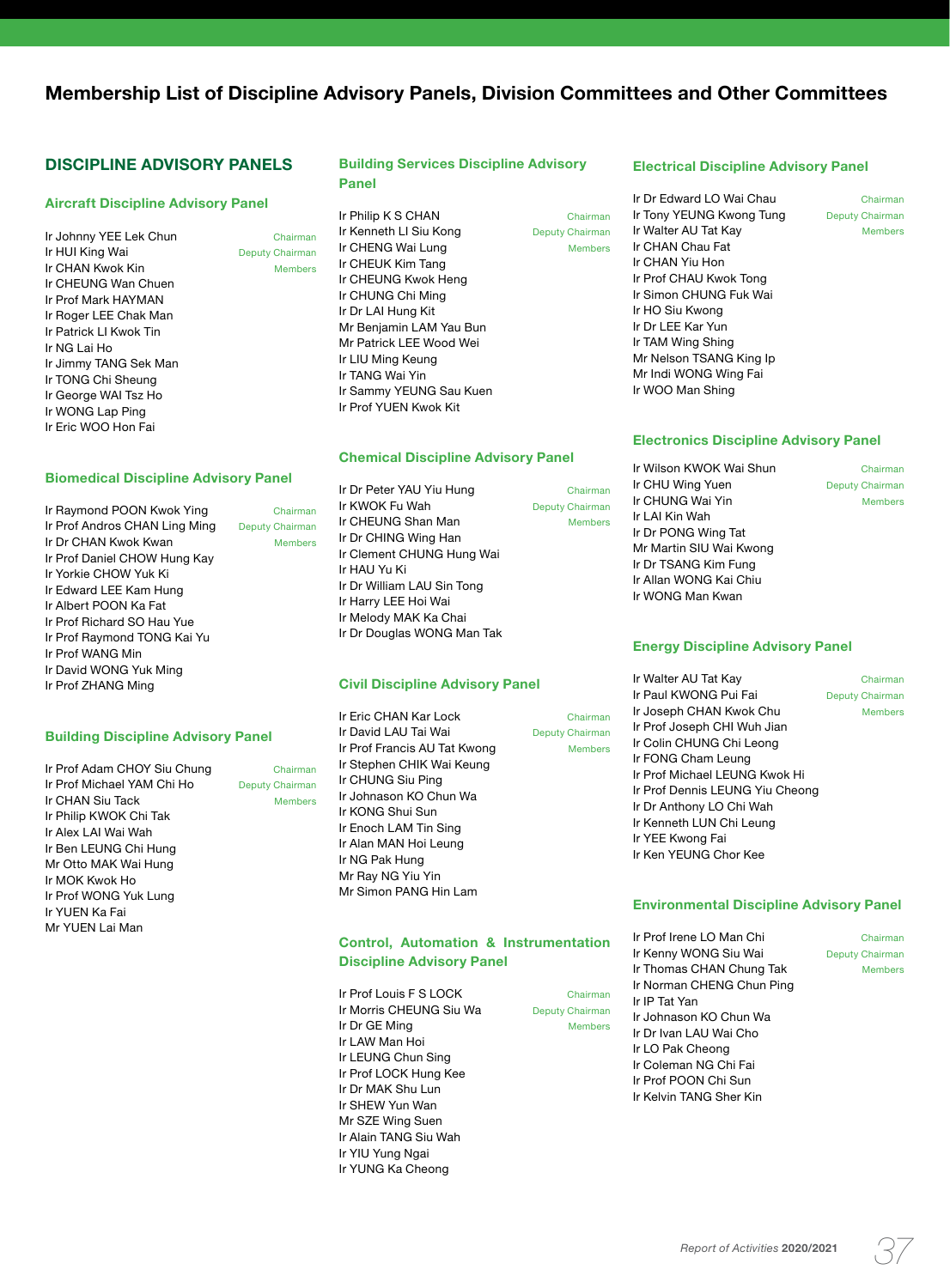#### **Fire Discipline Advisory Panel**

| Ir Paul CHAN Yim Cheong   | Chairman               |
|---------------------------|------------------------|
| Ir I AU Chi Kin           | <b>Deputy Chairman</b> |
| Ir Prof CHAN Siu Lai      | <b>Members</b>         |
| Ir Charles CHU Man Chun   |                        |
| Ir Thomas CHUNG Chit Chun |                        |
| Ir Benny LAI Siu Lun      |                        |
| Ir Gilbert LAW Kam Cheong |                        |
| Ir LEUNG Kwun Hong        |                        |
| Ir TSANG Sau Kit          |                        |
| Ir TSE Ping Ho            |                        |
| Ir Dr TSUI Suk Chong      |                        |
| Ir Prof YUFN Kwok Kit     |                        |

#### **Gas Discipline Advisory Panel**

| Ir Edmond FONG Wai Man      | Chairman               |
|-----------------------------|------------------------|
| Ir Charles CHAN Hing Lung   | <b>Deputy Chairman</b> |
| Ir Peter CHAK Chi Kin       | <b>Members</b>         |
| Ir Prof Joseph CHI Wuh Jian |                        |
| Ir Vincent CHOW Hau Keung   |                        |
| Ir KFUNG Yee Man            |                        |
| Ir I AI Kam To              |                        |
| Ir LEE Kin Fai              |                        |
| Ir Clare LUK Pui Kwan       |                        |
| Mr Derek MAN Lee Yeung      |                        |
| Ir NG Hang Wai              |                        |
| Ir Raymond TONG Yuen Fung   |                        |
| Ir Duncan WONG Wai On       |                        |

#### **Geotechnical Discipline Advisory Panel**

| Ir Prof Ken HO              | Chairman               |
|-----------------------------|------------------------|
| Ir Dr LAU Chi Keung         | <b>Deputy Chairman</b> |
| Ir Dr Johnny CHEUK Chi Yin  | <b>Members</b>         |
| Ir Lewis CHEUNG Kwan        |                        |
| Ir Sammy CHEUNG Ping Yip    |                        |
| Ir Dr Julian KWAN Shun Hang |                        |
| Ir Derek KWOK Chi Lok       |                        |
| Ir Dr Daman LEE Da Mang     |                        |
| Ir Chris LEE Tsz Leung      |                        |
| Ir Prof Leslie George THAM  |                        |
| Ir Dr WONG King Cheong      |                        |

### **Information Discipline Advisory Panel**

|                            |                 | <b>Materials Discipline Advisory Panel</b> |                 |
|----------------------------|-----------------|--------------------------------------------|-----------------|
| Ir Prof LEUNG Kwong Sak    | Chairman        |                                            |                 |
| Ir Dr NG Chak Man          | Deputy Chairman |                                            |                 |
| Ir Dr CHAN Chun Leung      | <b>Members</b>  | Ir Prof Joseph MAK Yiu Wing                | Chairman        |
| Ir Dr CHAN Fun Ting        |                 | Ir Dr Jonathan CHUNG Chi Yuen              | Deputy Chairman |
|                            |                 | Ir Daniel Alan BROWN                       | <b>Members</b>  |
| Ir Leo CHAN Hei Yim        |                 | Mr Tommy CHAN Fai Ki                       |                 |
| Ir Dr Eddie KWOK Chor Sang |                 |                                            |                 |
| Ir Prof LEUNG Ho Fung      |                 | Ir Sam CHOY Wai Sum                        |                 |
| Ir Dr George SZE Lee Wah   |                 | Ir Corey HO Kam Chiu                       |                 |
|                            |                 | Ir LO Wei Pong                             |                 |
| Ir TONG Kim Lam            |                 | Ir Dr Tommy LO Yiu                         |                 |
|                            |                 | Ir Raymond WAN Wai Man                     |                 |

### **Logistics & Transportation Discipline Advisory Panel**

Ir Prof WONG Sze Chun Chairman Ir Dr David HO Chi Shing Deputy Chairman Ir Carmen CHU Members Ir Kelvin KO Kai Wai Ir Prof William LAM Hing Keung Ir Andy LAM Sui Ming Ir Prof Patrick LEE Po Cheung Ir Prof LO Hong Kam Ir Dr Paul TSUI Hon Yan Ir Dr WONG Yiu Man

### **Manufacturing, Industrial & Systems Discipline Advisory Panel**

Ir Norman CHAN Sin Wing **Chairman** Ir Dr LIU Sai Lok Deputy Chairman Ir Peter CHAK Chi Kin Members Ir Prof CHEUNG Chi Fai Ir CHIN Kwai Sang Ir CHIU Wing Cheong Ir HO Sau Chiu Ir Dr Ritz LAU Ming Ho Ir Dr Henry LAU Ying Kei Mr Johnny SHING Wai Lam Ir Prof Richard SO Hau Yue Ir Dr WAN Kin Man Ir Dr WONG Yiu Man

#### **Marine & Naval Architecture Discipline Advisory Panel**

**Ir CHAN Ming Yau Chairman Chairman Chairman**<br> **Ir YU Ying Wai Chairman** Deputy Chairman Ir YU Ying Wai Ir CHAN Chi Ming Members Ir CHENG Yeung Ming Ir Clement CHUNG Hung Wai Ir Leslie LEE Yiu Kit Ir MAK Chiu Ki Ir Louis SZETO Ka Sing Ir Ivan TUNG Hon Ming Ir YEUNG Po Kwong

#### **Mechanical Discipline Advisory Panel**

Ir Steven LAI Kam Hung Chairman Ir LEE Chee Kwan Deputy Chairman Ir CHAN Man Shing Members Ir CHEUK Kim Tang Ir Clement CHUNG Hung Wai Ir KWOK Wai Man Ir Janet LAM Sze Mei Ir Dr Randolph LEUNG Chi Kin Ir Prof SZE Kam Yim Ir Louis SZETO Ka Sing Ir TAM Chun Kit

#### **Structural Discipline Advisory Panel**

Ir Ken NG Kin Shing **Chairman** Ir Jacky CHIONG Kam Yueng Deputy Chairman Ir CHAN Chi Kong Members Ir Edward CHAN Sai Cheong Ir LAM King Kong Ir LAU Chi Kin Ir Alexis LEE Chi Chuen Ir Albert TAM A Ray Ir Kevin TANG Ir TSE Kam Leung Ir TSE Wai Keung Ir Prof Ben YOUNG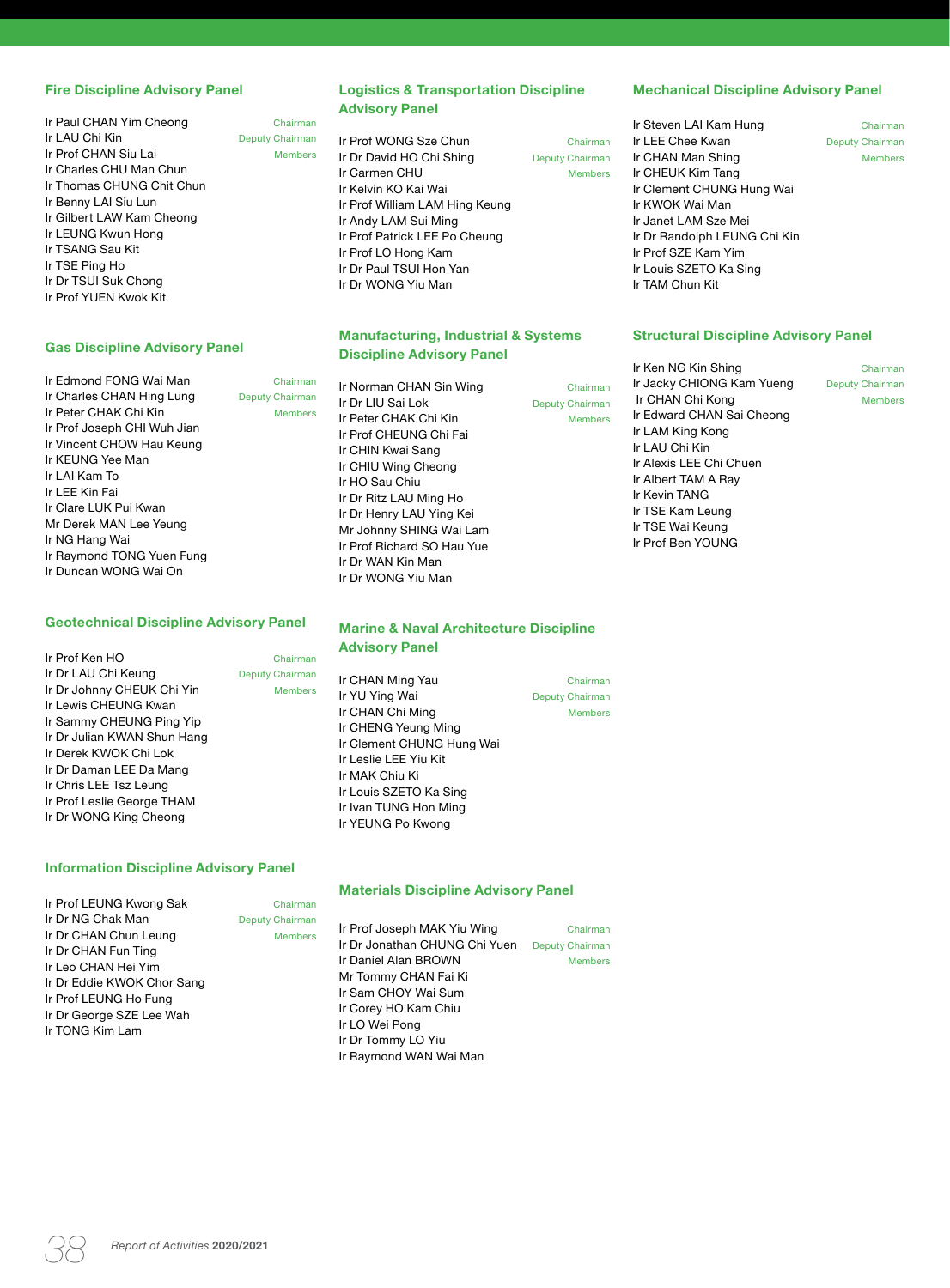### **DIVISION COMMITTEE**

### **Aircraft Division Committee**

| Ir Donny CHAN Wai Keung | Chairman                |
|-------------------------|-------------------------|
| Ir Dennis HUI King Wai  | Immediate Past Chairman |
| Ir Warren CHIM Wing Nin | Deputy Chairman         |
| Ir Darryl CHAN Chun Hoi | <b>Hon Secretary</b>    |
| Ir Eric CHEUNG Wai Hon  | <b>Hon Treasurer</b>    |
|                         | (up to September 2020)  |
| Ir CHAN Wai Kwong       | <b>Hon Treasurer</b>    |
|                         | (from September 2020)   |
| Ir CHAN Kam Tak         | <b>Members</b>          |
| Ir CHAN Kwok Kin        |                         |

Ir Joe CHAN Sai Leung Ir Joe CUA Kiu Kan Mr Henry HUANG Yu Ir LAM Chi Kin Ir Bill LAU Wing Chin Mr LI Yeung Yin Ir MAN Tik Sang Miss Jaimi SIU Hin Ting Mr SUEN Man Kit Ir Thomas TAM Ka Wong Mr Winson TO Ka Chun Mr Mark WONG Siu Chun Ir Kent WONG Tsz Kin Ir Johnny YEE Lek Chun Ir Prof ZHANG Xin

#### **Biomedical Division Committee**

| Ir Dr Ll Chi Kwong                                 | Chairman             |
|----------------------------------------------------|----------------------|
| Ir Prof Richard SO Hau Yue Immediate Past Chairman |                      |
| Ir Prof Raymond TONG Kai Yu                        |                      |
|                                                    | Deputy Chairman      |
| Ir Karon LO Yuk Hong                               | <b>Hon Secretary</b> |
| Ir Alex CHOI Pong Chi                              | <b>Hon Treasurer</b> |
| Ir CHAN Cheuk Ming                                 | <b>Members</b>       |
| Ir Dr Kannie CHAN Wai Yan                          |                      |
| Mr Johnny CHOI Yiu Fai                             |                      |
| Ir Moises CHU Yiu Mo                               |                      |
| Ir Raymond FU Kwok Fu                              |                      |
| Ir HEUNG Chi Hang                                  |                      |
| Mr Arvin HUI Man Lok                               |                      |
| Ir Edward LEE Kam Hung                             |                      |
| Ir Cristina LEUNG                                  |                      |
| Ir Karl LEUNG Karchun                              |                      |
| Mr Will LEUNG Ling Hang                            |                      |
| Ir Dr LIN Yuan                                     |                      |
| Ir Dr LIU Yuk Shing                                |                      |
| Dr Berry MOK Kwan Tat                              |                      |
| Ir Stanley SIU Hiu Fai                             |                      |
| Ir Bryan SO Man Kit                                |                      |
| Mr Tony TAI Chi Wah                                |                      |
| Mr Mark WONG Siu Chun                              |                      |
| Ir David WONG Yuk Ming                             |                      |
| Mr YUEN Lai Man                                    |                      |

### **Building Division Committee**

| Ir Alex LAI Wai Wah                                   | Chairman             |
|-------------------------------------------------------|----------------------|
| <b>Ir Alcohol MOK Kwok Ho</b> Immediate Past Chairman |                      |
| Ir Anthony KWONG Hui Lok                              | Deputy Chairman      |
| Ir Anthony CHIU Yan Mong                              | <b>Hon Secretary</b> |
| Ir Prof Adam CHOY Siu Chung                           | <b>Hon Treasurer</b> |
| Ir CHAN Chi Ho                                        | <b>Members</b>       |
| Ir Cedric CHAN Siu Chung                              |                      |
| Ir Ken FOK Chun Ming                                  |                      |
| Ir Dr HO Chi Ming                                     |                      |
| Ir Philip KWOK Chi Tak                                |                      |
| Ir Andrew KWONG Wing Cheong                           |                      |
| Ir Sammy LAI Kwok Hung                                |                      |
| Ir Clement LAM Wai Kin                                |                      |
| Ir Richard LEE Chan Hang                              |                      |
| Ir Ben LEUNG Chi Hung                                 |                      |
| Ir Michael LEUNG Wai Ho                               |                      |
| Ir Chris MAK Chun Kwong                               |                      |
| Miss Jenny MAK Wing Lam                               |                      |
| Ir Dr PAN Wei                                         |                      |
| Mr Henry WAI Kok Hing                                 |                      |
| Ir William WAN Chi Hong                               |                      |
| Ir Prof WONG Yuk Lung                                 |                      |
| Ir Prof Michael YAM Chi Ho                            |                      |
| Ir Vincent YUEN Ka Fai                                |                      |
| Ir Matthew YUET Man Fung                              |                      |
| Ir Tony ZA Wai Gin                                    |                      |
|                                                       |                      |

#### **Building Services Division Committee**

Ir YEE Kwong Fai Chairman Ir Dr Anthony LO Chi Wah Immediate Past Chairman Ir Raymond TAM Siu Lun Deputy Chairman Ir Sammy YEUNG Sau Kuen Hon Secretary **Ir Keith YUE Wai Pui Hon Treasurer** Ir John CHAN Chun Kit Members Ir Felix CHAN Chun Tao Ir Derek CHAN Tak Shing Ir Dr Charles CHENG Chor Kwan Ir Dr Vincent CHENG Sai Yau Ir CHEUK Kim Tang Mr Kevin CHOW Chi Tsun Miss Keiko KAM Wing Sum Ir Jonathan LEE Man Kwong Ir Sally LEUNG Suk Yan Ir Chris LO Chi Man Ir Vincent MA Wing Lung Miss Esther MAK Yim Ting Ir Jacky NG Chun Kei Mr Tommy POON Ir SE Wai Hung Miss Mandy WONG Sze Man Ir Dr Linda XIAO Fu Ir Albert YAU Tat Hing Ir Sammy YEUNG Sau Kuen Mr Daniel YIP Toa Sun Ir Andy YUEN Man Fai

### **Civil Division Committee**

Ir Paul CHAN Chi Fai **Chairman**<br>Ir Thomas LAU Ming Yu **Immediate Past Chairman** Ir Thomas LAU Ming Yu Ir Michael FONG Hok Shing Deputy Chairman **Ir Simon NG Pak Hung**<br> **Ir William LUK Wai Lam**<br>
Hon Treasurer Ir William LUK Wai Lam Mr Tommy CHAN Fai Ki **Members** Ir Connie CHAN Ho Yee Ir Eric CHAN Kar Lock Ir Prof Joseph CHI Wuh Jian Ir Ian CHUNG Siu Ping Ir Felix FONG Wai Pan Ir Dr Fiona KWOK Chung Yee Ir Iman LAI Wai Man Ir Johnson LEE Kwun Chung Ir Yuki LEUNG Ka Yi Ir LEUNG Man Tim Ir Lesly LEUNG Po Po Ir Alex LI Chun Fai Ir Zoe LI Shuk Yee Mr Vincent POON Wing Ho Ir Prof POON Chi Sun Ir Samson PUNG Chun Nok Ir TAM Ka Yan Ir Vincent TAM Wing Yeung Ir Gloria TANG Yuk Yee Ir Peter WONG Cheuk Fai Ir Alan YAN Wai Ming

### **Control, Automation & Instrumentation Division Committee**

Ir LEUNG Chun Sing Chairman Ir Alain TANG Siu Wah Immediate Past Chairman Ir Louis YIU Yung Ngai Deputy Chairman Ir Tony KWONG Tun Yin Hon Secretary Ir Kent LAM Wing Keung Hon Treasurer Ir Eric CHAN Chun Kit Members Miss Ivy CHAN Ka Man Ir Paul CHAN Po Loi Ir Louis CHING Ming Tat Ir Ray CHOI Koon Wah Mr Benjamin LAM Yau Bun Ir Vincent LAU Pong Ir LEE Ping Kuen Ir Martin LEUNG Fu Heng Mr LO Kwan Ming Ir Prof Louis F S LOCK Ir Prof Eddie LOCK Hung Kee Ir Dr MAK Shu Lun Ir Nuffield NG Man To Miss Moti NG Wing Mr Jeremy TAM Chung Yin Mr TANG Choi Chin Ir May TSO Mei Shan Miss Evelyn WAI Yi Kwan Ir Daniel WONG Chi Lung Ir Paul WONG Ka Wing Ir Giselle YIP Chung Wa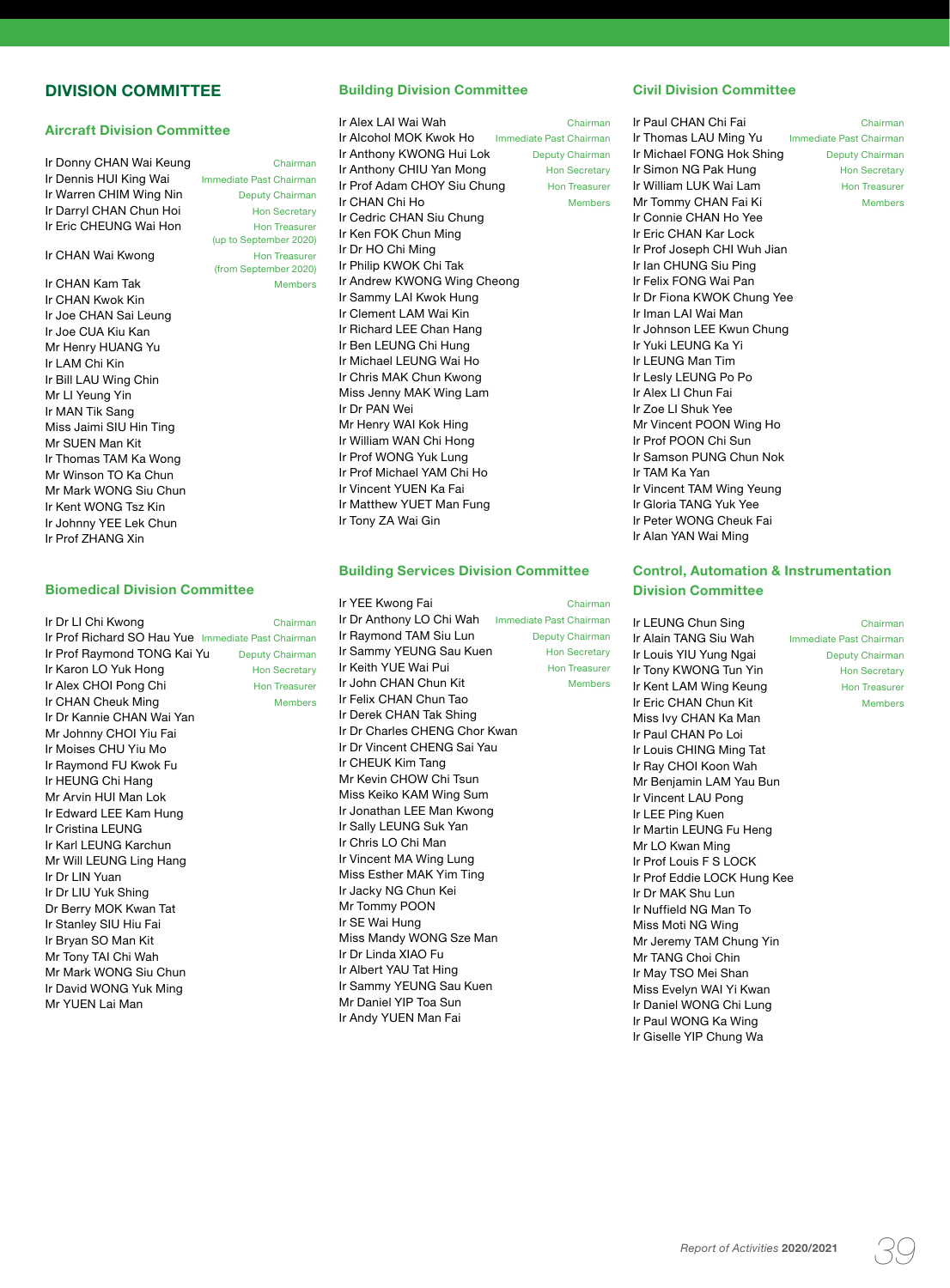#### **Electrical Division Committee**

| Chairman                                         |
|--------------------------------------------------|
| Ir Tony YEUNG Kwong Tung Immediate Past Chairman |
| Deputy Chairman                                  |
| <b>Hon Secretary</b>                             |
| <b>Hon Treasurer</b>                             |
| <b>Members</b>                                   |
|                                                  |
|                                                  |
|                                                  |
|                                                  |
|                                                  |
|                                                  |
|                                                  |
|                                                  |
|                                                  |
|                                                  |
|                                                  |
|                                                  |
|                                                  |
|                                                  |
|                                                  |
|                                                  |
|                                                  |
|                                                  |
|                                                  |
|                                                  |
|                                                  |
|                                                  |

#### **Electronics Division Committee**

| Ir John CHAN Kwan Wing                          | Chairman             |
|-------------------------------------------------|----------------------|
| Ir Wilson KWOK Wai Shun Immediate Past Chairman |                      |
| Ir LEE Che Kit                                  | Deputy Chairman      |
| Ir Alan CHAN Ying Kwong                         | <b>Hon Secretary</b> |
| Ir Macbeth LAW Cheuk Hung                       | <b>Hon Treasurer</b> |
| Ir George CHAN Chi Fung                         | <b>Members</b>       |
| Ir Ken CHAN Shing Pun                           |                      |
| Ir Albert CHANG Ngok Pang                       |                      |
| Ir CHENG Chi Yan                                |                      |
| Mr Patrick DONG Shi Ki                          |                      |
| Ir HO Ho Man                                    |                      |
| Miss Mandy HO Ka Man                            |                      |
| Ir Wilson KWOK Wai Shun                         |                      |
| Ir Andy LAM Sui Ming                            |                      |
| Mr Simon LEE Ka Chun                            |                      |
| Miss Andrea LI Sin Yee                          |                      |
| Ir Kelvin MAK King Fung                         |                      |
| Mr Edmond NGAN Yuk Hung                         |                      |
| Ir SHIU Wai Kay                                 |                      |
| Ir Dr SHUM Yu Hing                              |                      |
| Mr Martin SIU Wai Kwong                         |                      |
| Ir Dr TSANG Kim Fung                            |                      |
| Mr Jheri WONG Ka Yu                             |                      |
| Ir WONG Lee Man                                 |                      |
| Mr Keith WONG Tsz Ming                          |                      |
| Ir Fanny YEUNG Hiu Fan                          |                      |
| Ir Larry YUEN Ka Hing                           |                      |

#### **Environmental Division Committee**

Ir Dr Anthony MA Yiu Wa Chairman Ir Thomas CHAN Chung Tak Immediate Past Chairman Ir CHOI Chung Ming Deputy Chairman Ir Mannix CHAN Mong Wah Hon Secretary Ir Dr Shelley ZHOU Wenwen Hon Treasurer Miss Nikita CHAN Ho Hoi Members Ir Dr Raymond CHAN Ka Lung Ir Jacqueline CHAN Yee Tak Ir Norman CHENG Chun Ping Ir Eric CHENG Ka Hei Ir Peter CHOW Kwok Keung Ir Dr Alex Enagnon GBAGUIDI Ir IP Tat Yan Ir LAM Chi Sing Mr Benjamin LAM Yau Bun Ir LEE Ping Kuen Ir Vincent LEE Wai Tak Mr Patrick LEE Wood Wei Ir Fredrick LEONG Lai Shing Ir Prof Irene LO Man Chi Ir LO Pak Cheong Mr Justin PANG Ho Yin Ir Prof SHIH Kaimin Miss Jaimi SIU Hin Ting Ir Kelvin TANG Sher Kin Ir Daniel WANG Yuan Chi Ir Alex WONG Wai Keung

#### **Fire Division Committee**

Ir Dr Fiona TSUI Suk Chong Chairman Ir Thomas CHUNG Chit Chun Immediate Past Chairman Ir Prof LO Sai Huen Deputy Chairman Ir Ronald WONG Hon Secretary **Ir HO Kwok Fu Hon Treasurer** Ir Prof CHAN Siu Lai Members Mr Tommy CHAN Tsz Ki Ir Paul CHAN Yim Cheong Miss CHEUNG Kar Man Mr FOK Ching Chuen Ir Anny IP Kit Ying Ir Wilson KWOK Wai Shun Ir Benny LAI Siu Lun Ir Dr Eric LEE Wai Ming Ir Gerald LEE Ting Keung Ir Kelvin LEUNG Kwok Fu Ir Jeffrey LEUNG Kwun Hong Ir Ken NG Kin Shing Ir PAU Wai Keung Mr Johnny SHING Wai Lam Ir Edmond TSE Ping Ho Ir TSE Shu Lung Ir VONG Kai Va Ir Albert YAU Tat Hing Ir Jacky YEUNG Shing Yam Ir Jack YUE Tsz Kit Ir Dr YUEN Sai Wing

#### **Gas & Energy Division Committee**

Ir Dr Simon CHAN Wai Kuen Chairman Ir Prof Joseph CHI Wuh Jian Immediate Past Chairman<br>Ir LAI Kam To<br>Deputy Chairman **Deputy Chairman** Ir Walter AU Tat Kay **Hon Secretary** Ir Steven CHAN Nai Kin Hon Treasurer Ir Peter CHAK Chi Kin Members Ir CHAN Chi Man Ir Peter CHOW Kwok Keung Ir Jason FAN Kai To Ir Elaine KWOK Yuen Ning Ir Kevin LAU Chi Keung Ir Ivan LAW Wai Wing Ir Francis LEUNG Hung Chi (Chee) Miss Winky LUI Ka Wing Ir Vincent MA Wing Lung Mr Derek MAN Lee Yeung Ir Brian NG Hang Wai Ir Barry NG Ka Wing Ir Patrick NG Ying Piu Ir Alice NG Yuk Wa Mr Ackle SHAM Cheuk Kiu Ir Fanny TING Pong Yau Ir Dr David YAU Kim Ming Ir Cela YIP Wing Kwan

#### **Geotechnical Division Committee**

Ir Maureen NG **Chairman** Ir Chris LEE Tsz Leung Immediate Past Chairman Ir Tony HO Ying Kit Deputy Chairman Ir Dr LEE Siew Wei Hon Secretary r Dr Johnny CHEUK Chi Yin Hon Treasurer Ir Dr Tony CHEN Liefeng Members Miss Eileen CHENG Yuk Hung Ir Dr Raymond CHEUNG Wai Man Dr Clarence Edward CHOI Ir Warren DOU Huaren Ir Prof Ken HO Ir Dr Julian KWAN Shun Hang Ir Derek KWOK Chi Lok Ir LAM Yik Chong Ir Carman LAU Wan Chi Ir LEE Chi Tong Ir Becky LUI Lok Sum Ir Kevin MAN Kwoon Yin Mr Ray NG Yiu Yin Ir Clifford PHUNG Wing Cheung Miss Grace TAM Wing Man Ir Candy TSOI Pui Man Mr Louis WONG Ngai Yuen Ir Terence YAU Lap Yan Ir Jack YIU Miss Emily YU Hay Ting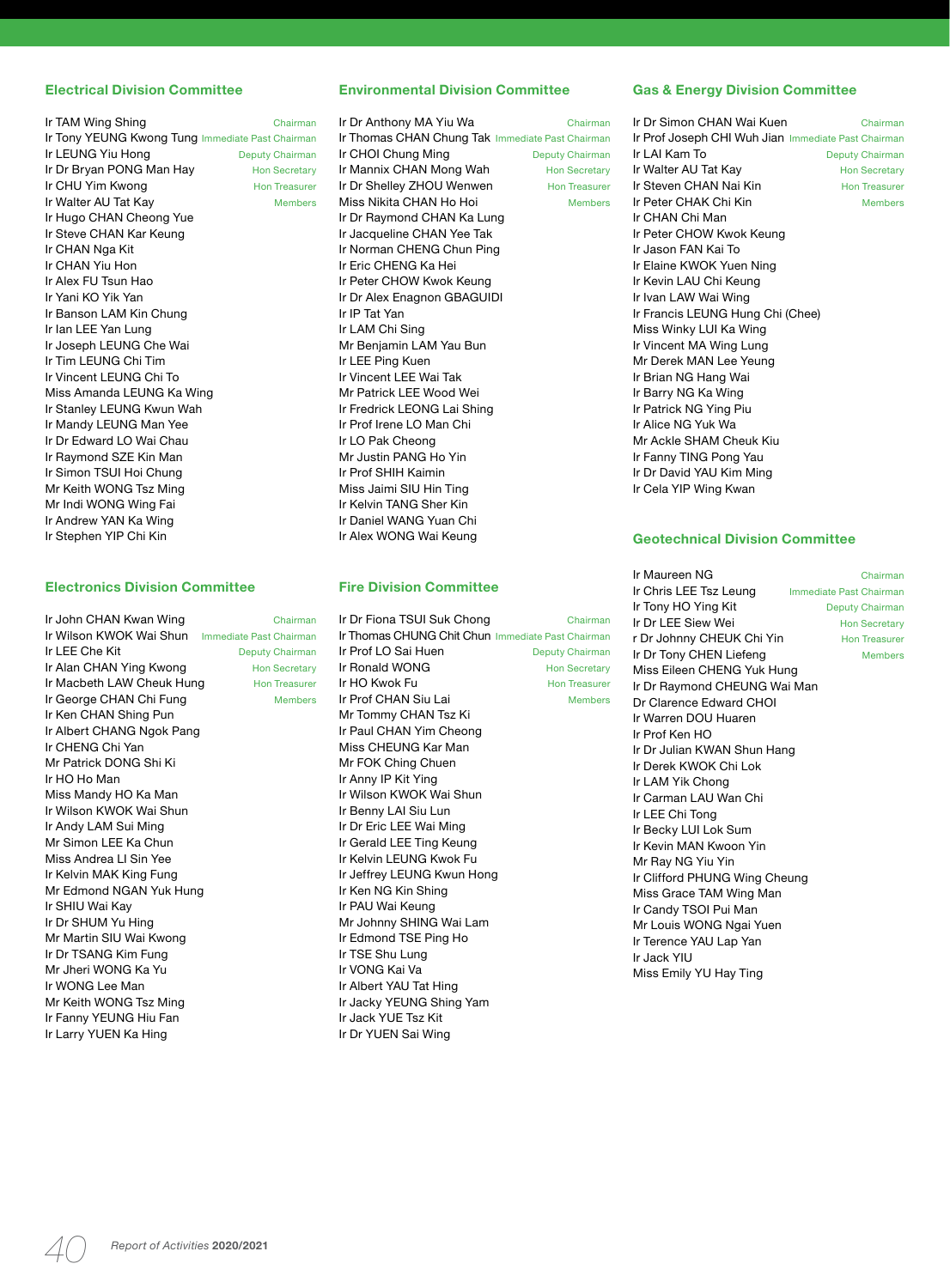### **Information Technology Division Committee**

| Ir Dr George SZE Lee Wah   | Chairman                |
|----------------------------|-------------------------|
| Ir Dr NG Chak Man          | Immediate Past Chairman |
| Ir Ricky KWONG Wai Chuen   | <b>Deputy Chairman</b>  |
| Ir Edward LEUNG Ka Shing   | <b>Hon Secretary</b>    |
| Ir Leo CHAN Hei Yim        | <b>Hon Treasurer</b>    |
| Ir Dr CHAN Chun Leung      | <b>Members</b>          |
| Mr Albert CHOW Hing Pong   |                         |
| Mr Kenneth FUNG Kin Shing  |                         |
| Ir Andrew HUNG Cheung Kwok |                         |
| Ir LAI Kwai Cheung         |                         |
| Mr Thomas LAM Chun Ho      |                         |
| Ir Ronald LAM Ka Chung     |                         |
| Ir LAU Hon Wah             |                         |
| Ir Prof LEUNG Kwong Sak    |                         |
| Mr Ryan LO Chi Fung        |                         |
| Ir Raymond LUI Wai Kau     |                         |
| Ir Dr Vincent NG To Yee    |                         |
| Mr Ray NG Yiu Yin          |                         |
| Ir PAU Wai Keung           |                         |
| Ir Wallace POON Yin Wing   |                         |
| Ir Chlorine TANG Lai Ping  |                         |
| Ir Ricky WAN Kam Tong      |                         |
| Ir WONG Lee Man            |                         |
| Ir Fanny YEUNG Hiu Fan     |                         |
| Ir Peter YEUNG Tin Chung   |                         |
|                            |                         |

### **Logistics & Transportation Division Committee**

| Ir Prof WONG Sze Chun                                 | Chairman             |
|-------------------------------------------------------|----------------------|
| Ir Prof Patrick LEE Po Cheung Immediate Past Chairman |                      |
| Ir Dannies HO Ying Kit                                | Deputy Chairman      |
| Ir Kenneth CHAN Yiu Yeung                             | <b>Hon Secretary</b> |
| Ir Charles SO Hung Tak                                | <b>Hon Treasurer</b> |
| Mr Parry CHAN Pak Long                                | <b>Members</b>       |
| Mr Ronal CHEUNG Tsz Hin                               |                      |
| Ir Mervin CHOY Mo Boon                                |                      |
| Ir Carmen CHU                                         |                      |
| Ir Stewart CHUN Kin Ming                              |                      |
| Miss Mandy HO Ka Man                                  |                      |
| Ir Peter LAM Tim Chor                                 |                      |
| Ir Dr Stephen LAM Wa Kwai                             |                      |
| Ir LAU Sin Yi                                         |                      |
| Ir Prof Patrick LEE Po Cheung                         |                      |
| Ir Shirley LEUNG Cheuk Lam                            |                      |
| Ir Prof LO Hong Kam                                   |                      |
| Ir Rose Maria LUK Kapo                                |                      |
| Mr Otto MAK Wai Hung                                  |                      |
| Ir Dr Irene POON Wai Kuen                             |                      |
| Ir Francis SOOTOO Nyuk Luan                           |                      |
| Ir Alan TAM Ming Fai                                  |                      |
| Ir Thomas TAM Tze Kin                                 |                      |
| Ir Dr Paul TSUI Hon Yan                               |                      |
| Ir Wilson WONG Wai Shun                               |                      |
| Ir Dr Eugene WONG Yin Cheung                          |                      |

Ir Dr WONG Yiu Man

### **Manufacturing, Industrial & Systems Division Committee**

Ir Dr Eric LIU Sai Lok Chairman **Ir Dr Ritz LAU Ming Ho** Immediate Past Chairman<br>**Ir Peter SI Kit** Deputy Chairman Deputy Chairman Ir Angel WONG Yuen Yee Hon Secretary Ir Dr Jimmy LI Chi Ho **Hon Treasurer** Ir Peter CHAK Chi Kin Members Mr Arthur CHAN Ir Harriet CHAN Ying Ha Miss Candace CHAN Yuen Yu Ir Dr CHAU Yiu Chung Ir Dr CHEUNG Hoi Hoi Ir Herman CHIU Wing Cheong Ir Lewis CHOI Ka Yin Ir Peter CHOW Hin Yan Miss Eunice KWOK Lok Yee Ir Dr LAI Kam Keung Ir Timothy LEE Kin Sang Ir Wilson LI Kar Kit Ir Dr Victor LO Hing Yau Ir Dr MAK Shu Lun Mr Derek MAN Lee Yeung Ir Michelle NG Tsz Wing Ir Dr Jackson TANG Chi Shing Ir Sidney WONG Wing Fai Ir Ricky WU Siu Wa Ir Andy YEUNG Kong Choi

#### **Materials Division Committee**

Ir Prof Joseph MAK Yiu Wing Chairman Ir Raymond WAN Wai Man Immediate Past Chairman Ir Dr Herbert ZHENG Wei Deputy Chairman Ir Gary WINSTANLEY Hon Secretary **Ir Tom LO Wei Pong Hon Treasurer<br>Ir Daniel Alan BBOWN Members** Ir Daniel Alan BROWN Ir CHAN Chi Kong Ir Casey CHAN Chun Ho Mr Tommy CHAN Fai Ki Ir William CHAN Tain Fai Ir Nigel CHEUNG Chuk Leung Mr Benny CHEUNG Wing Lai Ir Prof Joseph CHI Wuh Jian Ir Sam CHOY Wai Sum Miss Helen CHU Hiu Lam Ir Dr Jonathan CHUNG Chi Yuen Ir Corey HO Kam Chiu Ir Andy KWOK Chi Wing Ir LAM Chi Sing Dr Christina LAM Wing Ha Ir Mark LI Tak Lung Ir Dr Tommy LO Yiu Ir Kenneth PAK Chun Wai Mr Anlam TAM Chi Lam Ir Sam YIP Wing Sum

### **Mechanical, Marine, Naval Architecture & Chemical Division Committee**

Ir Albany TAM Wa lat Chairman Ir Richard CHAN Chi Wai Immediate Past Chairman Ir Fanny TING Pong Yau Deputy Chairman Ir Ambrose CHEN Hao Ting Hon Secretary Ir CHANG Fan **Hon Treasurer** Ir CHAN Ming Yau **Members** Ir Furla CHAN Sze Yu Ir Clement CHUNG Hung Wai Mr Holman JIM Miss Lillian KWAN Ho Yu Mr Howard LAI Hon Lung Ir Steven LAI Kam Hung Ir Janet LAM Sze Mei Ir Ben LAU Yau Wah Ir Leslie LEE Yiu Kit Miss Karen LEONG Ka Long Ir Dr Randolph LEUNG Chi Kin Ir Felicia LEUNG Yi Ning Ir Andrew LIN Wai Man Ir Stanley LUI Kam Leung Ir NG Shu Man Miss Christina PONG Yan Ting Ir Kelvin TANG Sher Kin Ir Melvin WONG Chi Keung Mr Ben WONG Ka Chun Ir Dr Douglas WONG Man Tak Ir YAU Ka Man Ir Dr Peter YAU Yiu Hung Mr Brian YIP Wai Nam

#### **Nuclear Division Committee**

Ir Ryan LAM Chun Man Chairman Ir Prof Vincent Simon HO Immediate Past Chairman Ir Prof Ken CHEUNG Ching Ngai Deputy Chairman **Ir Steven HO Hing Yu** Hon Secretary<br> **Ir Yani KO Yik Yan**<br>
Hon Treasurer Ir Yani KO Yik Yan Mr CHENG Kai Lok Members Ir Cindy CHENG Tsz Kwai Ir CHEUNG Tin King Ir Daniel FONG Kam Fai Ir Dr Vincent FONG Ping Miss Anthea FUNG Bo Yin Ir Annie KOU Wai Chu Ir KWAN Siu Kin Ir Thomas KWOK Wang Mo Ir Dr Alain LAM Kwok Lun Ir James LAM Tin Lung Ir Barry LEE Kin Hang Miss Jenny LIN Jia Miss Jocelyn LO Yan Chi Ir Dr LUK Bing Lam Mr Stan MOU Wai Ki Mr Johnny SHING Wai Lam Mr SZE Wing Suen Ir Prof Herman TSUI Yik Wai Ir Justina YIM Tak Kuen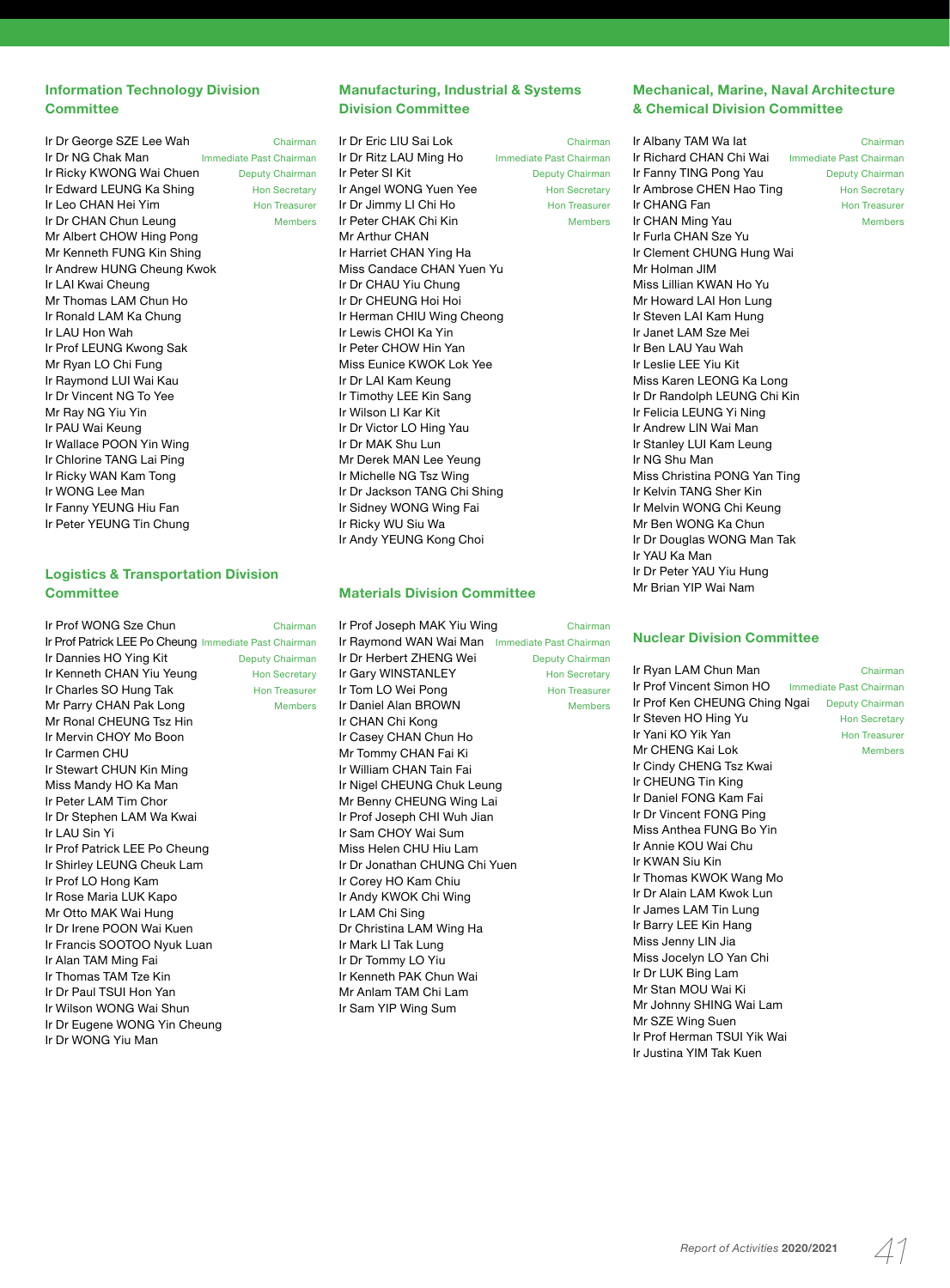#### **Structural Division Committee**

| Ir LAM King Kong            | Chairman                |
|-----------------------------|-------------------------|
| Ir Prof Ben YOUNG           | Immediate Past Chairman |
| Ir Ben TSE Wai Keung        | <b>Deputy Chairman</b>  |
| Ir Albert TAM A Rav         | <b>Hon Secretary</b>    |
| Ir Kevin TANG               | <b>Hon Treasurer</b>    |
| Ir CHAN Chi Kong            | <b>Members</b>          |
| Ir Prof CHAN Chun Man       |                         |
| Ir Jesse CHAN Hiu Tung      |                         |
| Ir Edward CHAN Sai Cheong   |                         |
| Ir Kenneth CHAN Wai Yee     |                         |
| Ir Prof Joseph CHI Wuh Jian |                         |
| Ir CHIN Sai Ping            |                         |
| Ir Jacky CHIONG Kam Yueng   |                         |
| Ir Hammus CHUI Wai Ming     |                         |
| Ir Patrick HOU Man Wai      |                         |
| Ir Alvin LAI Ho Cheong      |                         |
| Ir Dr Paul LAM Heung Fai    |                         |
| Ir Robert LAM Siu Hung      |                         |
| Ir Jenny LAU Ching Ling     |                         |
| Ir Alexis LEE Chi Chuen     |                         |
| Ir LIN Siu Mun              |                         |
| Ir Prof LO Sai Huen         |                         |
| Ir Ken NG Kin Shing         |                         |
| Mr Simon PANG Hin Lam       |                         |
| Ir Ken WONG Hei Long        |                         |
| Ir Dr Simon WONG Ho Fai     |                         |
| Ir Simon WONG Kin Kwok      |                         |

### **OTHER COMMITTEES**

#### **Associate Members Committee**

| Chairman                                   |
|--------------------------------------------|
| Immediate Past Chairman                    |
| Deputy Chairman                            |
| <b>Hon Secretary</b>                       |
| <b>Hon Treasurer</b>                       |
| Mr Daniel CHEUNG Pak Fun<br><b>Members</b> |
| Mr Francis CHOY Chi Keung                  |
|                                            |
|                                            |
|                                            |
|                                            |
| Ir Prof Eddie LOCK Hung Kee                |
|                                            |
|                                            |
|                                            |
|                                            |
|                                            |
|                                            |
|                                            |
|                                            |
|                                            |
|                                            |

**Authorised Person/Registered Structural Engineer/Registered Geotechnical Engineer Committee**

**Ir Dr LAU Chi Keung**<br> **Ir Raymond LO Man Chiu**<br>
Deputy Chairman Ir Raymond LO Man Chiu Ir Prof Joseph CHI Wuh Jian Members Ir Prof Adam CHOY Siu Chung Ir KWONG Wing Cheong Ir Benny LAI Siu Lun Ir Edward LEUNG Bing Kwong Ir Ben LEUNG Chi Hung Ir Rupert LEUNG Kwok Yiu Ir LIU Sik Wing Ir Patrick NG Wai Ming Ir Dr Roger SZE Wah Kwai Ir Jacky WONG Woon Ki Ir Terence YAU Lap Yan

#### **Safety Specialist Committee**

Ir Simon TSUI Hoi Chung Chairman Ir PAU Wai Keung **Immediate Past Chairman** Ir Prof Joseph CHI Wuh Jian Deputy Chairman Ir Kevin MAN Kwoon Yin Hon Secretary Ir Dr Jeffrey YUNG Kin Kwong Hon Treasurer Ir Paul CHAN Po Loi Members Ir Harriet CHAN Ying Ha Ir CHENG Chi Yan Ir CHOI Ka Man Ir Dr HO Chi Ming Ir Stanley LAI Ho Keung Ir Peter LAM Tim Chor Ir Dr LAU Kwok Cheong Ir Anna LEE Hoi Sin Ir Kelvin LEUNG Kwok Fu Ir Andrew LIN Wai Man Ir Dr LIU Yuk Shing Ir Jacky NG Chun Kei Mr Simon PANG Hin Lam Mr Johnny SHING Wai Lam Ir Daniel SHUM Hau Tak Miss Jaimi SIU Hin Ting Ir Victor TSE Wing Fung Ir Cela YIP Wing Kwan

Chairman

#### **Young Members Committee**

**Ir Rachel NG Hoi Ching** Chairman<br>**Ir TANG Whai Tak** Immediate Past Chairman Ir Ken WONG Hei Long Deputy Chairman Mr Thomas LAM Chun Ho<br>Mr Holman JIM Hon Treasurer Mr Holman JIM Mr CHAN Tsz Ki Members Miss Eileen CHENG Yuk Hung Ir CHEUNG Tin King Mr Benny CHEUNG Wing Lai Miss Keiko KAM Wing Sum Ir Stanley LAI Ho Keung Miss Amanda LEUNG Ka Wing Ir Victor LO King Yin Ir Chris MAK Chun Kwong Ir Eagle MO Cheung Ying Mr Justin PANG Ho Yin Mr Vincent POON Wing Ho Mr Ackle SHAM Cheuk Kiu Miss Sandy TONG Oi Yan Miss Evelyn WAI Yi Kwan Mr Mark WONG Siu Chun Ir Dr Barry LEE Chi Hong Advisor

Immediate Past Chairman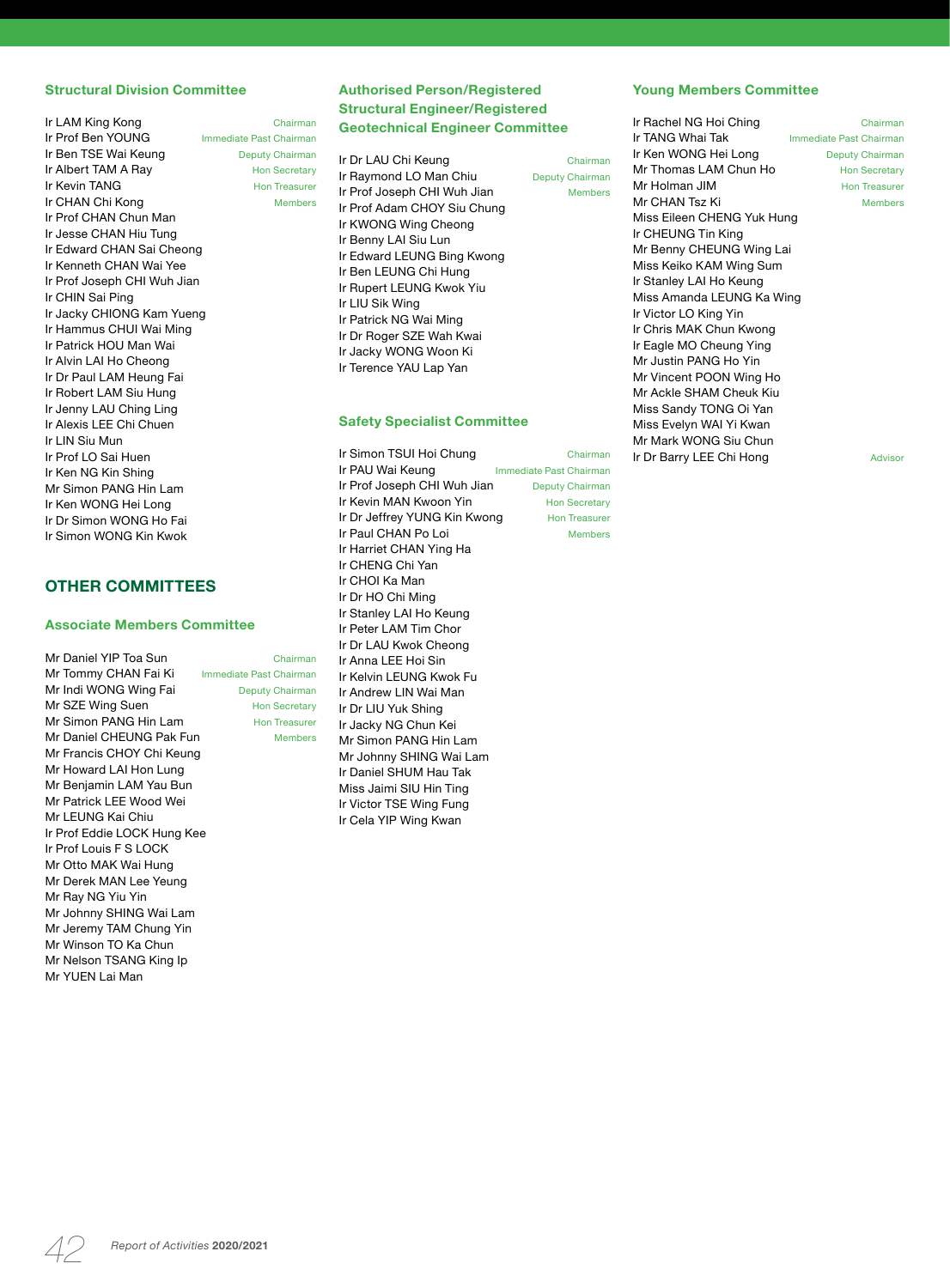# **Local Representatives\***

(As at 28 June 2021)

| Organisation                                           | Representative              |
|--------------------------------------------------------|-----------------------------|
| <b>Corporation</b>                                     |                             |
| <b>AECOM Asia Company Ltd</b>                          | Ir Charlton WONG Wing Tai   |
| Airport Authority Hong Kong                            | Ir Peter CHOW Hin Yan       |
| <b>ATAL Engineering Ltd</b>                            | Ir Dr Otto POON Lok To      |
| Black & Veatch Hong Kong Ltd                           | Ir Norman SONG Ngan         |
| CLP Power Hong Kong Ltd                                | Ir Paul POON Wai Yin        |
| Fugro (Hong Kong) Ltd                                  | Ir Andes WONG Yiu Wang      |
| <b>Gammon Construction Ltd</b>                         | Ir Kennedy CHEUNG Tat Fai   |
| Ho Tin & Associates<br><b>Consulting Engineers Ltd</b> | Ir KWOK Chin Ming           |
| Hongkong Electric Co Ltd                               | Ir Thomas CHEONG King Pong  |
| J Roger Preston Ltd                                    | Ir Richard HO Chi Wa        |
| Leighton Contractors (Asia) Ltd                        | Ir CHENG Man Yin            |
| Meinhardt (Hong Kong) Ltd                              | Ir CHENG Wai Ki             |
| <b>MTR Corporation Ltd</b>                             | Ir Peter LEUNG Man Fat      |
| Ove Arup & Partners<br>Hong Kong Ltd                   | Ir Anthony WONG Ying Kit    |
| P & T Architects & Engineers Ltd                       | Ir Michael CHEW Chee Keat   |
| Parsons Brinckerhoff (Asia) Ltd                        | Ir Michael SUNG Ka Leung    |
| Paul Y Builders Ltd                                    | Ir Andrew KWONG Wing Cheong |
| <b>SOCAM Development Limited</b>                       | Ir Ken FOK Chun Ming        |

| Organisation                                                                        | Representative               |  |
|-------------------------------------------------------------------------------------|------------------------------|--|
| <b>The HKSAR Government</b>                                                         |                              |  |
| Architectural Services Department Ir YUET Man Fung                                  |                              |  |
| <b>Buildings Department</b>                                                         | Ir Dr Daniel NG Siu Leung    |  |
| <b>Civil Aviation Department</b>                                                    | Ir FOK Wai Hung              |  |
| Civil Engineering and<br>Development Department                                     | Ir LEUNG Lok Sze             |  |
| Civil Engineering and<br>Development Department,<br>Civil Engineering Office        | Ir CHO Wing Wo               |  |
| Civil Engineering and<br>Development Department,<br>Geotechnical Engineering Office | Ir Keness WONG Kit Ling      |  |
| Development Bureau<br>(Works Branch)                                                | Ir Frankie TAI Lap For       |  |
| <b>Drainage Services Department</b>                                                 | Ir Alice SHING Ne Chi        |  |
| <b>Electrical and Mechanical</b><br>Services Department                             | Ir KWAN Kar Mun              |  |
| <b>Environmental Protection</b><br>Department                                       | Ir Lawrence CHEUNG Shing Hsi |  |
| <b>Fire Services Department</b>                                                     | Ir Ronald WONG               |  |
| Highways Department                                                                 | Ir TANG Wing Keung           |  |
| Hong Kong Police Force,<br>Communications Branch                                    | Ir TSANG Wing Kei            |  |
| <b>Housing Department</b>                                                           | Ir Patrick WONG Che Ming     |  |
| Marine Department,<br>Shipping Division                                             | Ir LUI Kam Leung             |  |
| <b>Water Supplies Department</b>                                                    | Ir John LOUIE Ting Cheung    |  |

| Organisation                                                                                                        | Representative        |
|---------------------------------------------------------------------------------------------------------------------|-----------------------|
| <b>Higher Education Institution</b>                                                                                 |                       |
| Hong Kong Institute of<br>Vocational Education<br>(Morrison Hill),<br>Department of Engineering                     | Ir AU YEUNG Yiu Nam   |
| The Hong Kong University of<br>Science and Technology,<br>Department of Civil &<br><b>Environmental Engineering</b> | Ir Prof CHAN Chun Man |
| Vocational Training Council                                                                                         | Ir Dr SHUM Yu Hing    |

Note: The Institution has appointed Local Representatives in all large organisations or institutions, with 25 HKIE members and above, to act as a link between the Institution and its members (and potential members) in thei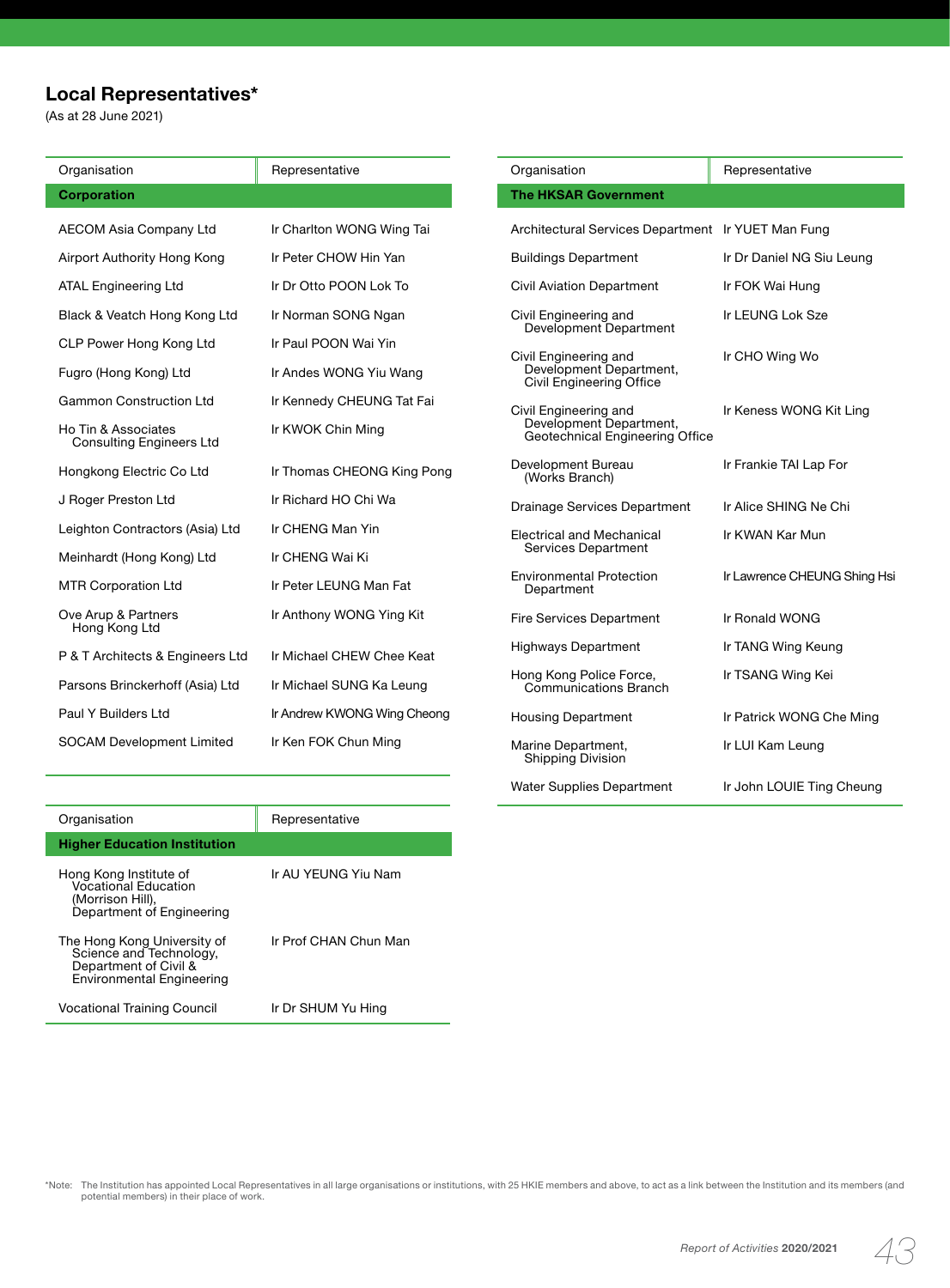# **The HKIE's Nominations for External Boards/Committees**

(From 24 June 2020 to 28 June 2021)

L.

| Organisation         | <b>Board/Committee</b>                                                                                                                                                          | Representative(s)/Nominee(s)                                                                                                                                                                                                                                                                                                                                                                                                                                                                                                                                                                                                                                                                                                                                                                                                                                                                                                                                    | <b>Term of Office</b>                 |
|----------------------|---------------------------------------------------------------------------------------------------------------------------------------------------------------------------------|-----------------------------------------------------------------------------------------------------------------------------------------------------------------------------------------------------------------------------------------------------------------------------------------------------------------------------------------------------------------------------------------------------------------------------------------------------------------------------------------------------------------------------------------------------------------------------------------------------------------------------------------------------------------------------------------------------------------------------------------------------------------------------------------------------------------------------------------------------------------------------------------------------------------------------------------------------------------|---------------------------------------|
| The HKSAR Government |                                                                                                                                                                                 |                                                                                                                                                                                                                                                                                                                                                                                                                                                                                                                                                                                                                                                                                                                                                                                                                                                                                                                                                                 |                                       |
| Buildings Department | Advisory Committee on<br><b>Barrier Free Access</b>                                                                                                                             | Ir Raymond LO Man Chiu                                                                                                                                                                                                                                                                                                                                                                                                                                                                                                                                                                                                                                                                                                                                                                                                                                                                                                                                          | 2 years from 1.8.2021 to<br>31.7.2023 |
|                      | Authorised Persons,<br>Registered Structural<br><b>Engineers and Registered</b><br><b>Geotechnical Engineers</b><br>Committee                                                   | Ir CHIN Sai Ping<br>Ir Alex LAI Wai Wah<br>Ir Raymond LO Man Chiu<br>Ir Terence YAU Lap Yan                                                                                                                                                                                                                                                                                                                                                                                                                                                                                                                                                                                                                                                                                                                                                                                                                                                                     | From 1.7.2021 to<br>30.6.2024         |
|                      | Authorised Persons',<br><b>Registered Structural</b><br>Engineers' and<br>Registered<br>Geotechnical Engineers'<br>Disciplinary Board Panel<br>under the Buildings<br>Ordinance | The invitation for nominations from the Buildings<br>Department was addressed to the ERB and assistance<br>was given by the Institution in providing nomination.<br>The following nominations were submitted to the ERB<br>for consideration:<br>Authorised Persons in the list of Engineers under<br><b>Buildings Ordinance</b><br>Ir Patrick NG Wai Ming<br>Ir Alan YAU Hoi Ngan<br><b>Registered Structural Engineers under Buildings</b><br>Ordinance<br>Ir CHAN Chi Kong<br>Ir Andes WONG Yiu Wang<br><b>Registered Geotechnical Engineers under</b><br><b>Buildings Ordinance</b>                                                                                                                                                                                                                                                                                                                                                                         | 3 years commencing<br>1.4.2021        |
|                      |                                                                                                                                                                                 | Ir Tony CHEUNG Chin To<br>Ir Rupert LEUNG Kwok Yiu<br>Ir Henry SHIU Sun Hin<br>Ir James SZE Wang Cho                                                                                                                                                                                                                                                                                                                                                                                                                                                                                                                                                                                                                                                                                                                                                                                                                                                            |                                       |
|                      | <b>Contractors Registration</b><br>Committee (CRC) Panel<br>and CRCs under the<br><b>Buildings Ordinance</b>                                                                    | The invitation for nominations from the Buildings<br>Department was addressed to the ERB and assistance<br>was given by the Institution in providing nomination.<br>The following nominations were submitted to the ERB<br>for consideration:<br><b>Authorised Persons or Registered Structural</b><br><b>Engineers</b><br>Ir Paul CHAN Chi Fai<br>Ir Welfred LI Chi Wah<br>Ir Vincent NGAI Chi Kin<br>Ir Vincent TAM Wing Yeung<br>Ir Thomas TAM Yau Kay<br>Ir Roy WONG Cheung Hang<br>Ir Terence YAU Lap Yan<br><b>Registered Geotechnical Engineers</b><br>Ir Derek KWOK Chi Lok<br>Ir Danny LUI Kim Hung<br>Ir Clifford PHUNG Wing Cheung<br>Ir SZE Tak Ying<br><b>Registered Professional Engineers in Building</b><br><b>Services or Electrical/Mechanical Discipline</b><br>possessing expertise in ventilation works and<br>preferably an active Authorised Signatory in the<br>ventilation works category<br>Ir John CHAN Chun Kit<br>Ir WOO Hin Leung | 2 years (2021 and 2022)               |
|                      | Convenor to Discussion<br>Forum under Authorised<br>Persons, Registered<br>Structural Engineers and<br>Registered Geotechnical<br><b>Engineers Committee</b>                    | Ir LAU Chi Kin                                                                                                                                                                                                                                                                                                                                                                                                                                                                                                                                                                                                                                                                                                                                                                                                                                                                                                                                                  | From 1.7.2021 to<br>30.6.2024         |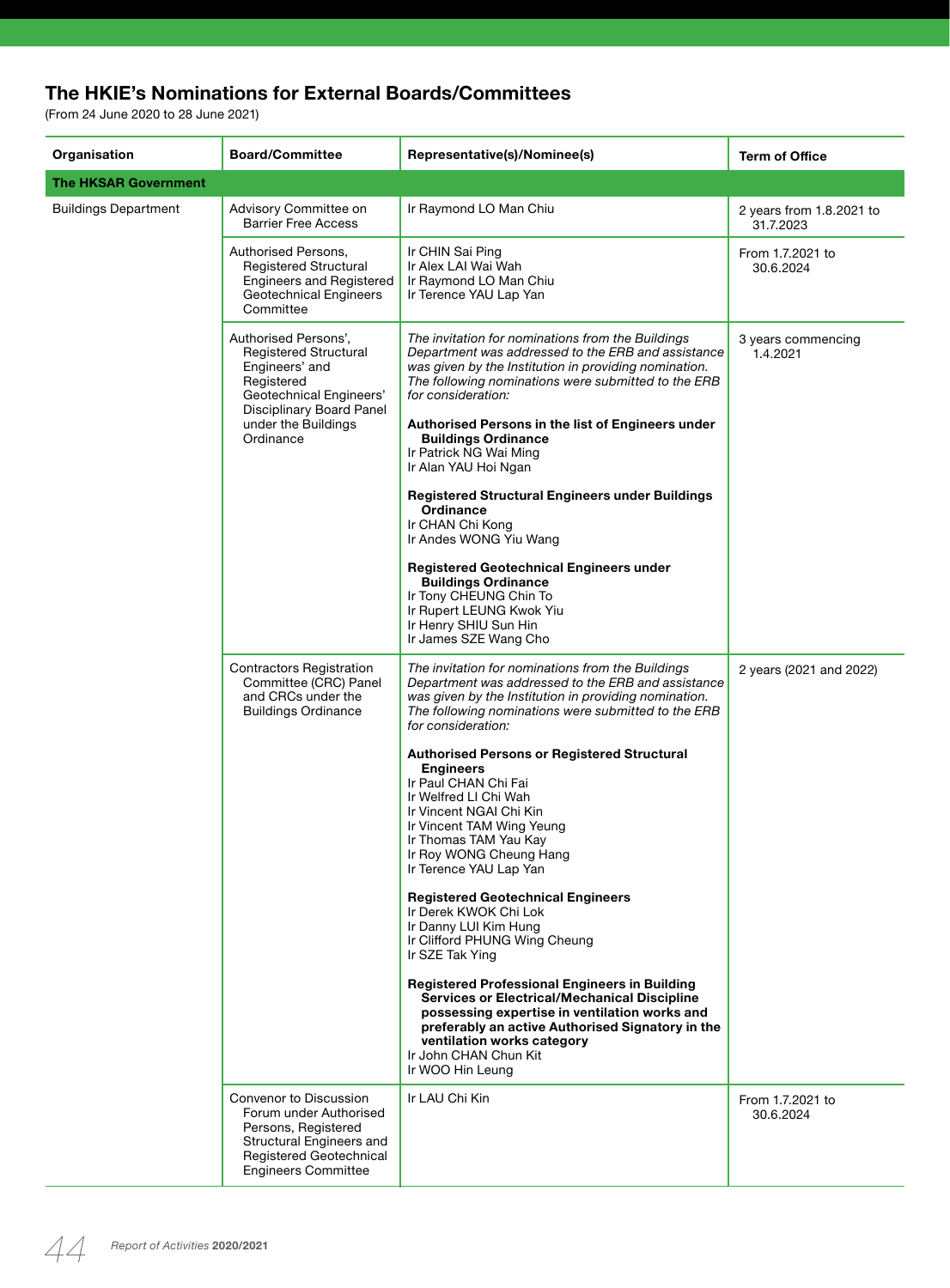| Organisation | <b>Board/Committee</b>                                                                                                                 | Representative(s)/Nominee(s)                                                                                                                                                                                                                  | <b>Term of Office</b>                              |
|--------------|----------------------------------------------------------------------------------------------------------------------------------------|-----------------------------------------------------------------------------------------------------------------------------------------------------------------------------------------------------------------------------------------------|----------------------------------------------------|
|              | <b>Minor Works Contractors</b><br><b>Registration Committee</b><br>(MWCRC) Panel and<br>MWCRCs under the<br><b>Buildings Ordinance</b> | The invitation for nominations from the Buildings<br>Department was addressed to the ERB and<br>assistance was given by the Institution in providing<br>nomination. The following nominations were<br>submitted to the ERB for consideration: | 2 years (2021 and 2022)                            |
|              |                                                                                                                                        | Ir CHAN Bong Kwok<br>Ir Paul CHAN Chi Fai<br>Ir Edward CHAN Sai Cheong<br>Ir Alex LAI Wai Wah<br>Ir Welfred LI Chi Wah                                                                                                                        |                                                    |
|              | Task Force on Industry<br>Adoption of Electronic<br>Submission Hub                                                                     | <b>Member</b><br>Ir Raymond LO Man Chiu                                                                                                                                                                                                       | N/A                                                |
|              |                                                                                                                                        | <b>Alternate Member</b><br>Ir Thomas LAU Ming Yu                                                                                                                                                                                              |                                                    |
|              | Task Force on Pilot<br>System for Common<br>Digital Platform for Site                                                                  | <b>Authorised Person (AP)</b><br>Ir Raymond LO Man Chiu                                                                                                                                                                                       | One-off                                            |
|              | Supervision                                                                                                                            | <b>Registered Structural Engineer (RSE)</b><br>Ir Vincent TAM Wing Yeung<br>Ir Ben TSE Wai Keung                                                                                                                                              |                                                    |
|              |                                                                                                                                        | <b>Registered Geotechnical Engineer (RGE)</b><br>Ir Rupert LEUNG Kwok Yiu<br>Ir James SZE Wang Cho                                                                                                                                            |                                                    |
|              | Technical Committee on<br><b>Building Safety and</b><br>Health Requirements for<br>Historic Buildings under<br>the Buildings Ordinance | Ir Kevin TANG                                                                                                                                                                                                                                 | 3 years commencing<br>1.6.2021                     |
|              | Technical Committee on the<br>Code of Practice for Dead<br>and Imposed Loads                                                           | Ir Prof CHAN Siu Lai<br>Ir Prof Adam CHOY Siu Chung                                                                                                                                                                                           | 3 years commencing<br>January 2021                 |
|              | Technical Committee on<br>the Code of Practice for<br>Demolition of Buildings                                                          | Ir CHAN Chi Kong<br>Ir Edmond SO Wah Wai                                                                                                                                                                                                      | 3 years commencing<br>January 2021                 |
|              | Technical Committee on the<br>Code of Practice for Fire<br>Safety in Buildings (FS<br>Code)                                            | Ir Dr Fiona TSUI Suk Chong                                                                                                                                                                                                                    | 3 years commencing<br>1.10.2021                    |
|              | <b>Technical Committee for</b><br>the Code of Practice for<br>Foundations                                                              | <b>Structural Discipline</b><br>Ir Prof Adam CHOY Siu Chung<br>Ir Kevin TANG                                                                                                                                                                  | 3 years commencing<br>January 2021                 |
|              |                                                                                                                                        | <b>Geotechnical Discipline</b><br>Ir Maureen NG<br>Ir Terence YAU Lap Yan                                                                                                                                                                     |                                                    |
|              | Technical Committee on<br>the Code of Practice<br>for Precast Concrete<br>Construction                                                 | Ir FONG Pak Tong<br>Ir Prof Daniel LO Sai Huen                                                                                                                                                                                                | 3 years commencing<br>January 2021                 |
|              | Technical Committee on the<br>Code of Practice for Site<br>Supervision                                                                 | Ir Chris LEE Tsz Leung                                                                                                                                                                                                                        | 3 years commencing from<br>the date of appointment |
|              | Technical Committee on<br>the Code of Practice<br>for Structural Use of<br>Concrete                                                    | Ir George CHUNG Lung To<br>Ir Paul TSANG Sau Chung                                                                                                                                                                                            | 3 years commencing<br>January 2021                 |
|              | Technical Committee on<br>the Code of Practice for<br><b>Structural Use of Steel</b>                                                   | Ir CHAN Chi Kong<br>Ir Prof Adam CHOY Siu Chung                                                                                                                                                                                               | 3 years commencing<br>January 2021                 |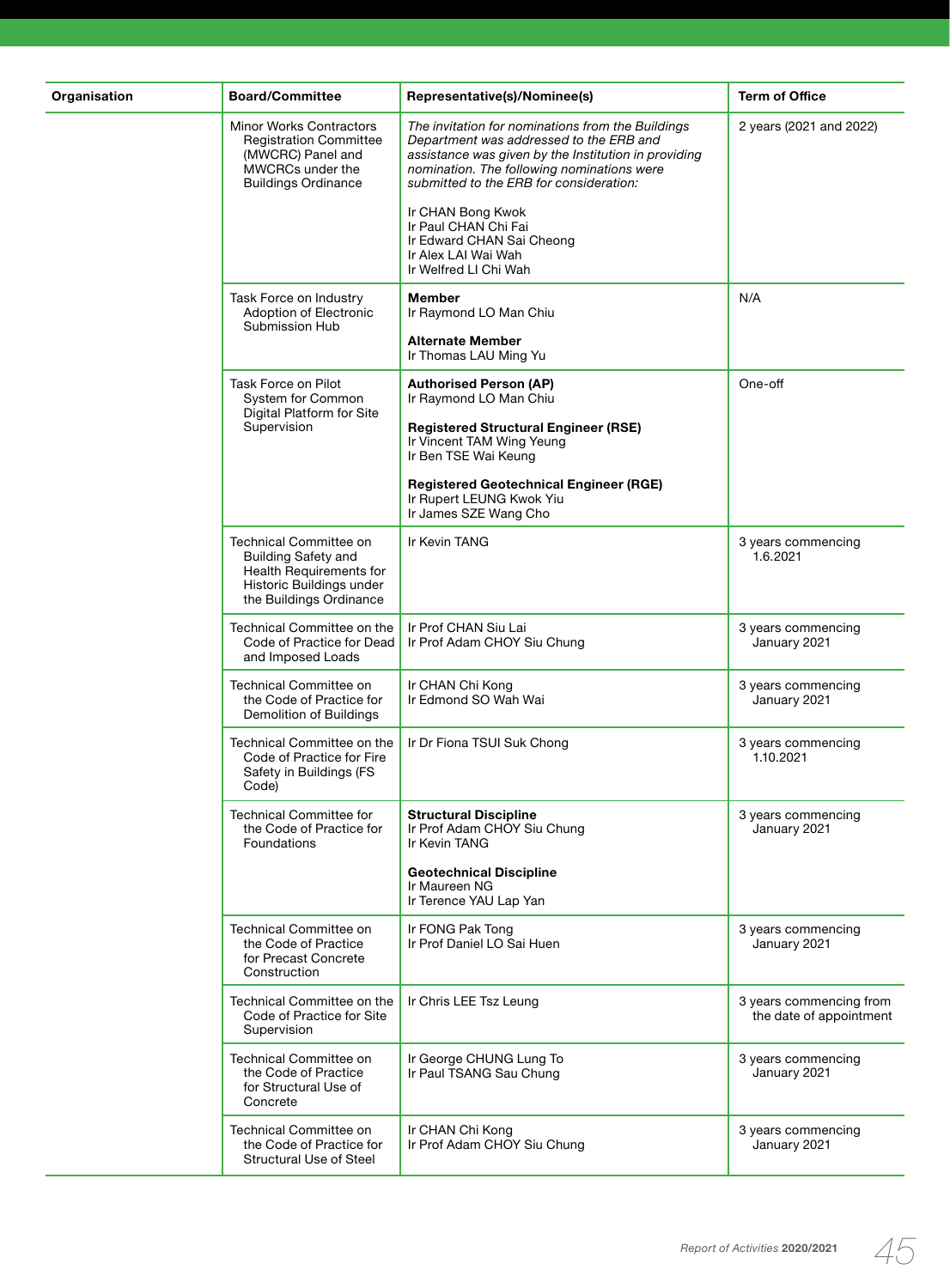| Organisation                                                | <b>Board/Committee</b>                                                                                                                                   | Representative(s)/Nominee(s)                                                                                                                                                                                                                                                                                                                                                                                        | <b>Term of Office</b>                           |
|-------------------------------------------------------------|----------------------------------------------------------------------------------------------------------------------------------------------------------|---------------------------------------------------------------------------------------------------------------------------------------------------------------------------------------------------------------------------------------------------------------------------------------------------------------------------------------------------------------------------------------------------------------------|-------------------------------------------------|
|                                                             | Technical Committee on the<br>Code of Practice on Wind<br>Effects in Hong Kong                                                                           | Ir Kevin TANG<br>Ir Ben TSE Wai Keung                                                                                                                                                                                                                                                                                                                                                                               | 3 years commencing<br>September 2020            |
|                                                             | <b>Technical Committee on</b><br>the Minor Works Control<br>System                                                                                       | Ir Lesly LEUNG Po Po                                                                                                                                                                                                                                                                                                                                                                                                | 3 years commencing<br>24.12.2020                |
|                                                             | Working Group on<br>Specific Standards for<br>Performance-based GFA<br>Concession Mechanism                                                              | Ir Vincent TAM Wing Yeung<br>Ir Terence YAU Lap Yan                                                                                                                                                                                                                                                                                                                                                                 | N/A                                             |
| Civil Engineering and<br>Development Department             | Professional Liaison<br>Group of Tung Chung<br>New Town Extension<br>Project (Replacement<br>nomination)                                                 | Ir Fredrick LEONG Lai Shing                                                                                                                                                                                                                                                                                                                                                                                         | Till 30.6.2022                                  |
| Construction Industry<br>Council (CIC)                      | Certification Scheme for<br>Approved Employers for<br><b>Construction Industry</b><br>Council Approved<br><b>Technical Talents Training</b><br>Programme | Ir Felix FONG Wai Pan<br>Ir Tim LEUNG Man Tim                                                                                                                                                                                                                                                                                                                                                                       | N/A                                             |
|                                                             | CIC BIM Competition 2021<br><b>Organising Committee</b>                                                                                                  | Ir Francis LEUNG Chi Suen                                                                                                                                                                                                                                                                                                                                                                                           | One-off                                         |
|                                                             | <b>CIC-BIM Network</b>                                                                                                                                   | Ir Francis LEUNG Chi Suen                                                                                                                                                                                                                                                                                                                                                                                           | N/A                                             |
|                                                             | <b>Construction Workers</b><br><b>Review Board</b>                                                                                                       | Ir Felix FONG Wai Pan                                                                                                                                                                                                                                                                                                                                                                                               | 3 years from 1.2.2021 to<br>31.1.2024           |
|                                                             | Task Force on BIM Training                                                                                                                               | Ir Francis LEUNG Chi Suen                                                                                                                                                                                                                                                                                                                                                                                           | A term until 31.1.2022                          |
|                                                             | <b>Task Force on Construction</b><br>Digitalisation                                                                                                      | Ir Dr George SZE Lee Wah                                                                                                                                                                                                                                                                                                                                                                                            | Until 5.4.2022                                  |
|                                                             | Task Force on Optimal<br>Construction Volume and<br><b>Resources Utilisation</b>                                                                         | Ir Tim LEUNG Man Tim                                                                                                                                                                                                                                                                                                                                                                                                | 24 months from the first<br>meeting             |
| Development Bureau                                          | Appeal Board Panel under<br>the Construction Workers<br><b>Registration Ordinance</b><br>(Cap 583)                                                       | Ir Felix CHAN Chun Tao<br>Ir Brian CHENG Wai Lung<br>Ir Henry CHEUNG Nin Sang<br>Ir Steven LAI Kam Hung<br>Ir Prof Jonathan LEE Man Kwong<br>Ir Sally LEUNG Suk Yan<br>Ir Dr Ll Chi Kwong<br>Ir Alcohol MOK Kwok Ho<br>Ir Simon NG Pak Hung<br>Ir Patrick NG Ying Piu<br>Ir Kevin TANG<br>Ir Victon WONG Wing Lung<br>Ir Alan YAN Wai Ming<br>Ir Albert YAU Tat Hing<br>Mr Daniel YIP Toa Sun<br>Ir Tony ZA Wai Gin | 2 years from 25.1.2021 to<br>24.1.2023          |
|                                                             | <b>Harbourfront Commission</b>                                                                                                                           | <b>Regular Representative</b><br>Ir Victor CHEUNG Chi Kong<br><b>Alternate Representative</b>                                                                                                                                                                                                                                                                                                                       | A term of 2 years from<br>1.7.2021 to 30.6.2023 |
| Development Bureau -<br>Planning and Lands<br><b>Branch</b> | Appeal Tribunal Panel,<br><b>Buildings Ordinance (Cap</b><br>123)                                                                                        | Ir Ringo YU Shek Man<br>Ir CHEUK Kim Tang<br>Ir Lewis CHEUNG Kwan<br>Ir Danny HO Hoo Yin<br>Ir Anthony KWONG Hui Lok<br>Ir Rupert LEUNG Kwok Yiu<br>Ir Patrick NG Wai Ming<br>Ir Francis SOOTOO Nyuk Luan<br>Ir Kelvin TANG Sher Kin<br>Ir Prof Wilson TSANG Sau Kit                                                                                                                                                | 3 years from 1.12.2021 to<br>30.11.2024         |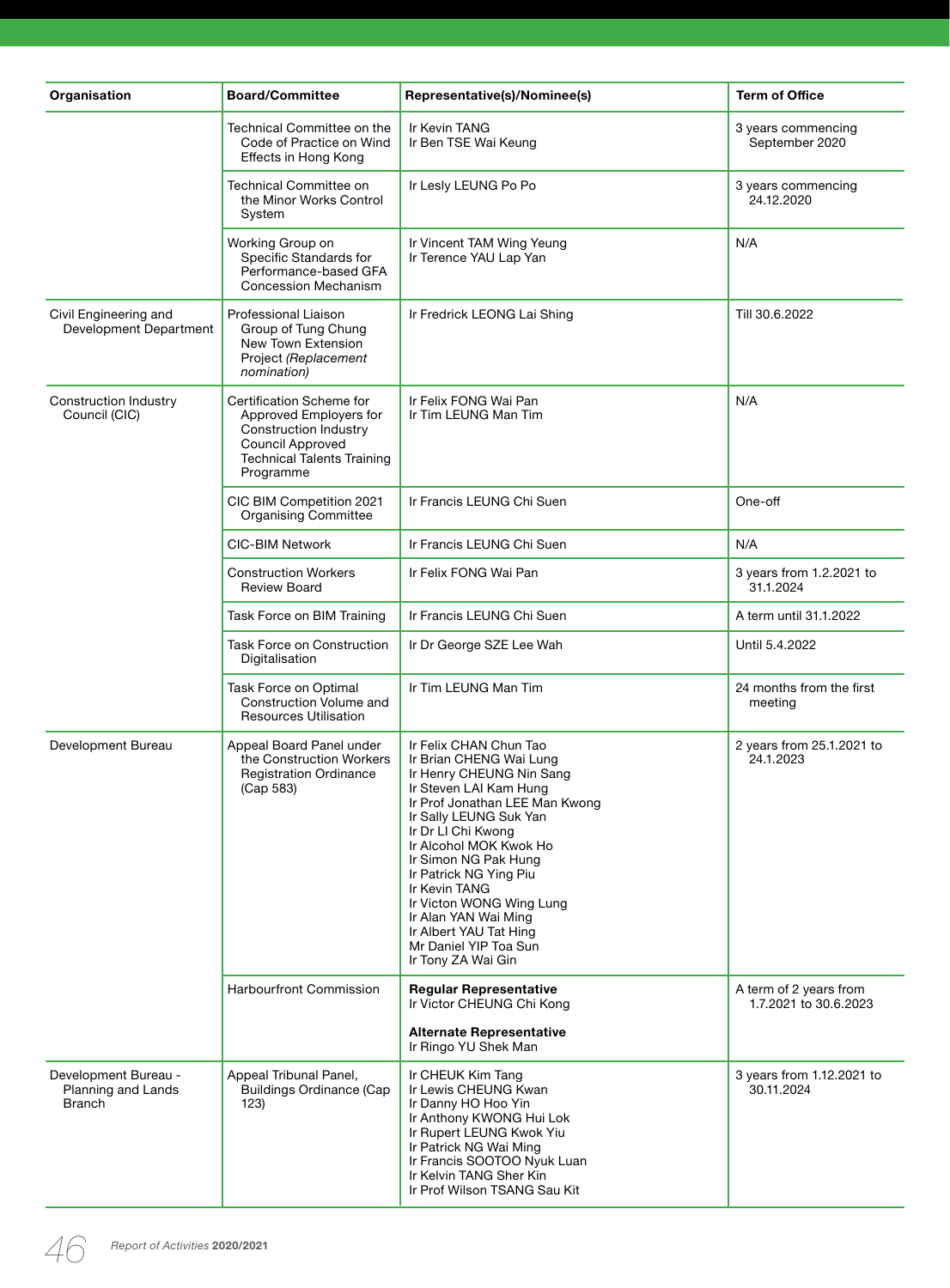| Organisation                                     | <b>Board/Committee</b>                                                                                                  | Representative(s)/Nominee(s)                                                                                                                                                                                                          | <b>Term of Office</b>                  |
|--------------------------------------------------|-------------------------------------------------------------------------------------------------------------------------|---------------------------------------------------------------------------------------------------------------------------------------------------------------------------------------------------------------------------------------|----------------------------------------|
| Development Bureau -<br>Works Branch             | Steering Committee on<br>Construction Innovation<br>and Technology Fund                                                 | Ir Edwin CHUNG Kwok Fai                                                                                                                                                                                                               | From 7.9.2020 to 6.9.2022              |
| Electrical and Mechanical<br>Services Department | <b>Appeal Board Panel</b><br>under Energy Efficiency<br>(Labelling of Products)<br>Ordinance, Cap 598                   | Ir Walter AU Tat Kay<br>Ir Dr Philip CHAN Kan Ip<br>Ir Dr Tracy CHOY Yat Sze<br>Ir Ryan LAM Chun Man<br>Ir Stanley LEUNG Kwun Wah                                                                                                     | 3 years commencing<br>27.4.2021        |
|                                                  | Appeal Board Panel under<br>the Builders' Lifts and<br><b>Tower Working Platforms</b><br>(Safety) Ordinance, Cap<br>470 | Ir Paul CHAN Po Loi<br>Ir Barry KEUNG Yee Man<br>Ir Dr Ll Chi Kwong<br>Ir Alcohol MOK Kwok Ho<br>Ir Prof Louis F S LOCK                                                                                                               | 3 years commencing<br>14.10.2021       |
|                                                  | Appeal Board Panel under<br>the Electricity Ordinance<br>(Cap 406)                                                      | Ir Ben LAM Chi Keung<br>Ir TAM Wing Shing<br>Ir Simon TSUI Hoi Chung<br>Ir Dr WONG Ka Chung<br>Ir Stephen YIP Chi Kin                                                                                                                 | 3 years commencing<br>28.7.2021        |
|                                                  | Disciplinary Board under<br>the Buildings Energy<br><b>Efficiency Ordinance</b>                                         | <b>Members in the Electrical Discipline</b><br>Ir Steven CHAN Nai Kin<br>Ir Prof Ken CHEUNG Ching Ngai<br>Ir Ryan LAM Chun Man<br>Ir Jimmy LI Kwun<br>Ir Sherman TONG Wai Ming<br>Ir Simon TSUI Hoi Chung                             | 3 years commencing<br>9.10.2021        |
|                                                  |                                                                                                                         | <b>Members in the Mechanical Discipline</b><br>Ir Dr Ll Chi Kwong<br>Ir Dicky POON Yat Fai                                                                                                                                            |                                        |
|                                                  |                                                                                                                         | <b>Members in the Building Services Discipline</b><br>Ir Annie CHOI Yuk Kuen<br>Ir Sally LEUNG Suk Yan<br>Ir Eagle MO Cheung Ying<br>Ir SE Wai Hung<br>Ir Raymond TAM Siu Lun<br>Ir Linda XIAO Fu                                     |                                        |
|                                                  |                                                                                                                         | <b>Members in the Environmental Discipline</b><br>Ir Mannix CHAN Mong Wah<br>Ir IP Tat Yan<br>Ir Vincent LEE Wai Tak<br>Ir LEUNG Chi Fung<br>Ir Kelvin TANG Sher Kin<br>Ir Dr Douglas WONG Man Tak<br>Ir Alex WONG Wai Keung          |                                        |
|                                                  | Disciplinary Tribunal Panel<br>under the Electricity<br>Ordinance (Cap 406)                                             | Ir Henry CHEUNG Nin Sang<br>Ir Ryan LAM Chun Man<br>Ir Sherman TONG Wai Ming<br>Ir Angel WONG Yuen Yee<br>Ir YEE Kwong Fai                                                                                                            | 3 years commencing<br>28.7.2021        |
|                                                  | <b>District Cooling Services</b><br>Ordinance (Cap 624)<br>Appeal Board Panel                                           | <b>Corporate Members in the Electrical Discipline,</b><br><b>Mechanical Discipline or Building Services</b><br><b>Discipline</b><br>Ir Dr Philip CHAN Kan Ip<br>Ir Dr LEE Wai Ling<br>Ir Kenneth LI Siu Kong<br>Ir Dicky POON Yat Fai | 3 years with effect from<br>9.2.2021   |
|                                                  |                                                                                                                         | <b>Corporate Members in other Disciplines</b><br>Ir Charles CHAN Hing Lung<br>Ir IP Tat Yan<br>Ir Tim LEUNG Man Tim<br>Ir Kelvin TANG Sher Kin                                                                                        |                                        |
|                                                  | Examination Committee for<br>Registration as a Grade B<br><b>Electrical Worker</b>                                      | Ir Dr Edward LO Wai Chau<br>Ir Keith YUE Wai Pui                                                                                                                                                                                      | 3 years from 1.1.2021 to<br>31.12.2023 |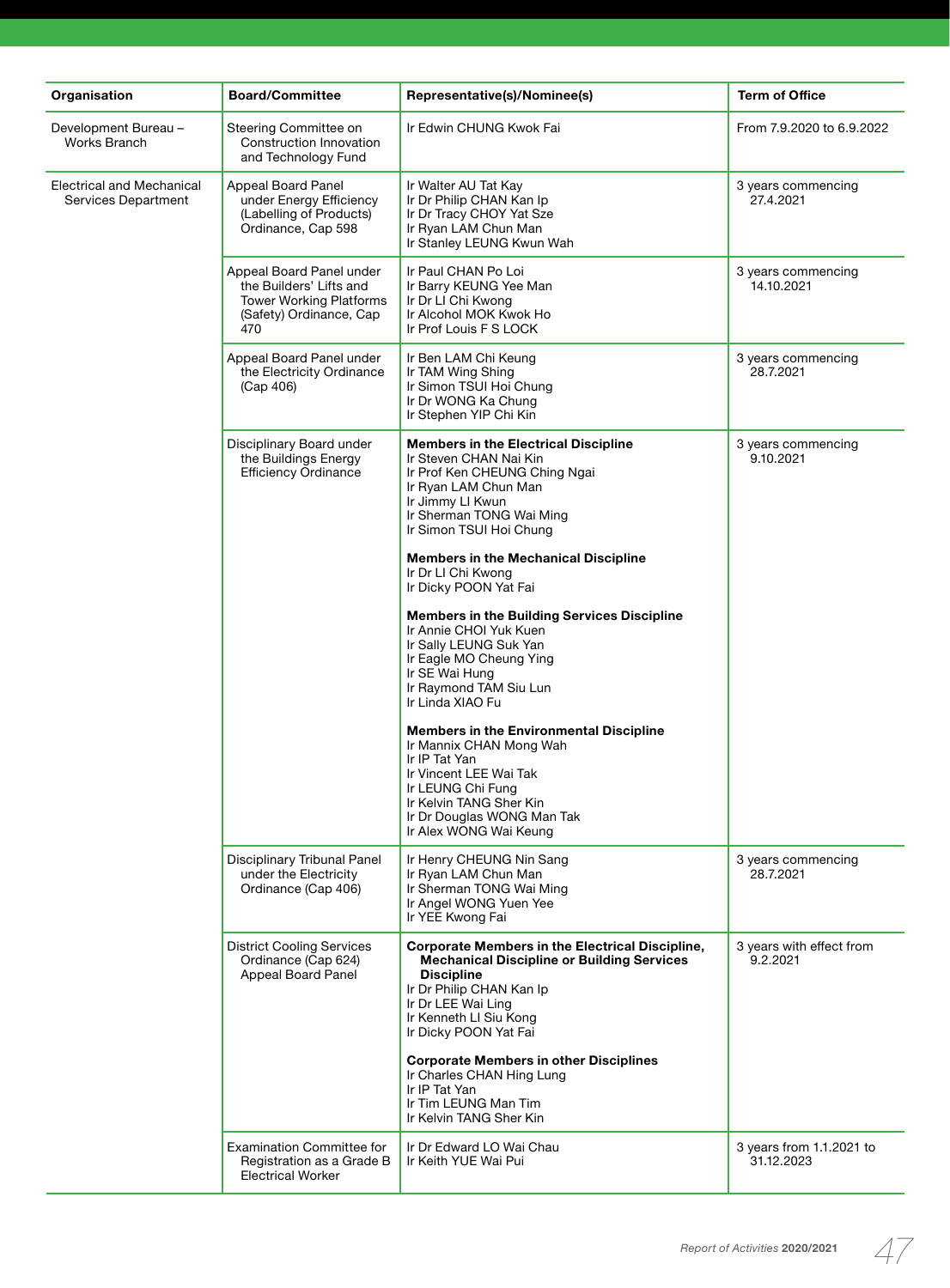| Organisation                                      | <b>Board/Committee</b>                                                                                                          | Representative(s)/Nominee(s)                                                                                                                             | <b>Term of Office</b>                    |
|---------------------------------------------------|---------------------------------------------------------------------------------------------------------------------------------|----------------------------------------------------------------------------------------------------------------------------------------------------------|------------------------------------------|
|                                                   | <b>Examination Committee for</b><br>Registration as a Grade C<br><b>Electrical Worker</b>                                       | Ir Walter AU Tat Kay<br>Ir Brian CHENG Wai Lung<br>Ir Dr Anthony LO Chi Wah<br>Ir Dr WONG Ka Chung                                                       | 3 years from 1.1.2021 to<br>31.12.2023   |
|                                                   | Gas Safety Appeal Board<br>Panel                                                                                                | Ir Steven CHAN Nai Kin<br>Ir Jason FAN Kai To<br>Ir Wayne TONG Wing Fu                                                                                   | 3 years starting from<br>28.8.2021       |
|                                                   | Lift and Escalator Safety<br><b>Advisory Committee</b>                                                                          | Ir HO Sau Chiu                                                                                                                                           | 2 years commencing<br>9.7.2021           |
|                                                   | Trade Engagement Working<br>Group on Consultancy<br>Studies on Multi-Storey<br>Vehicle Maintenance<br><b>Workshop Buildings</b> | Ir FUNG Man Keung                                                                                                                                        | N/A                                      |
| <b>Environmental Protection</b><br>Department     | Asbestos Administration<br>Committee                                                                                            | Ir CHAN Chi Man                                                                                                                                          | 2 years from 8.3.2022 to<br>7.3.2024     |
| Fire Services Department                          | Advisory Committee under<br>Fire Safety (Buildings)<br>Ordinance, Cap 572                                                       | Ir TSE Shu Lung<br>Ir Keith YUE Wai Pui                                                                                                                  | 2 years from 1.3.2021 to<br>28.2.2023    |
|                                                   | Advisory Committee under<br>Fire Safety (Industrial<br><b>Buildings) Ordinance</b><br>Cap 636                                   | Ir Jimmy LI Kwun<br>Ir Dr Fiona TSUI Suk Chong                                                                                                           | From 1.3.2021 to 28.2.2023               |
|                                                   | Fire Safety Vetting<br>Committee                                                                                                | <b>Building Services Division</b><br>Non-official Member<br>Ir Raymond TAM Siu Lun<br>Alternate Member<br>Ir Andy YUEN Man Fai                           | 2 years from 1.9.2021 to<br>31.8.2023    |
|                                                   |                                                                                                                                 | <b>Fire Division</b><br>Non-official Member<br>Ir TSE Shu Lung<br>Alternate Member<br>Ir Prof Wilson TSANG Sau Kit                                       |                                          |
| <b>Highways Department</b>                        | Advisory Committee on<br>the Appearance of<br><b>Bridges and Associated</b><br><b>Structures</b>                                | Ir Dr CHENG Hon Tung<br>Ir Antonio CHOI Fung Chung<br>Ir Alfred LEUNG Wai Ho<br>Ir Stephen MAK Tak Ming                                                  | From 1.1.2021 to mid-of<br>2022          |
|                                                   | Review Panel under<br>Land (Miscellaneous<br>Provisions) Ordinance                                                              | Ir Lesly LEUNG Po Po<br>Ir Charles SO Hung Tak                                                                                                           | 3 years from April 2022                  |
| Home Affairs Department                           | Advisory Panel on<br>Licensing of Hotels and<br>Guesthouses                                                                     | Miss Esther MAK Yim Ting                                                                                                                                 | 2 years with effective from<br>1.12.2020 |
| Labour Department                                 | Advisory Committee on<br><b>Certification of Operators</b><br>of Specified Plants and<br>Equipment                              | Mr Johnny SHING Wai Lam                                                                                                                                  | 2 years commencing<br>1.10.2021          |
| Land and Development<br><b>Advisory Committee</b> | LDAC and its Sub-<br>Committees                                                                                                 | <b>LDAC</b><br>Ir Prof CHAN Siu Lai                                                                                                                      | 3 years from 1.7.2021 to<br>30.6.2024    |
| (LDAC)                                            |                                                                                                                                 | <b>Building Sub-Committee</b><br>Ir Prof Adam CHOY Siu Chung<br>Ir Ben TSE Wai Keung                                                                     |                                          |
|                                                   |                                                                                                                                 | Joint Sub-committee on Streamlining<br><b>Development Control</b><br>Regular Member<br>Ir Eric MA Siu Cheung<br>Alternate Member<br>Ir Benny LAI Siu Lun |                                          |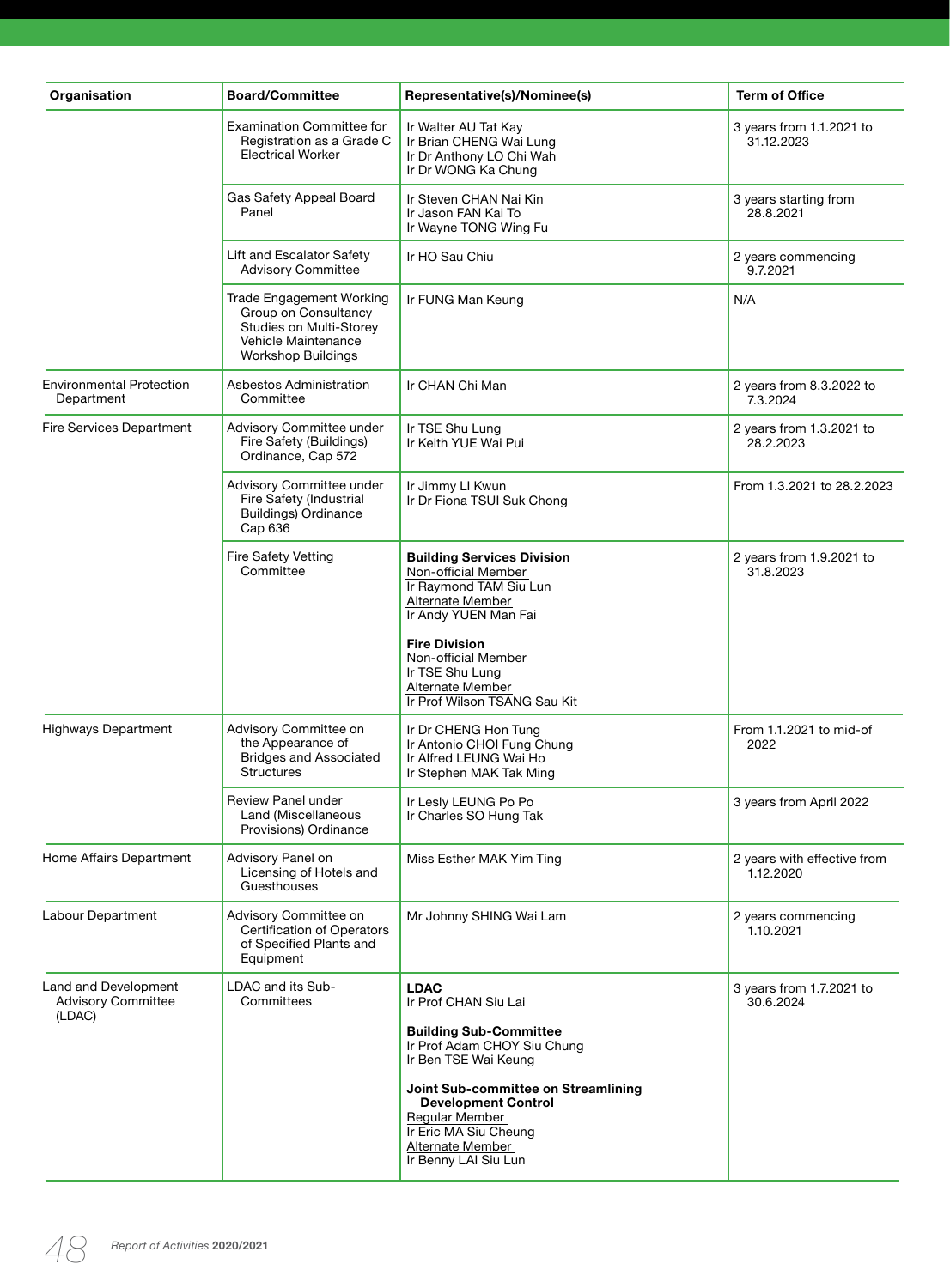| Organisation                                                                | <b>Board/Committee</b>                                                                                                                                     | Representative(s)/Nominee(s)                                                                                                                                                                                                                                                                                                              | <b>Term of Office</b>                   |
|-----------------------------------------------------------------------------|------------------------------------------------------------------------------------------------------------------------------------------------------------|-------------------------------------------------------------------------------------------------------------------------------------------------------------------------------------------------------------------------------------------------------------------------------------------------------------------------------------------|-----------------------------------------|
|                                                                             |                                                                                                                                                            | <b>Land Sub-Committee</b><br>Ir James SZE Wang Cho                                                                                                                                                                                                                                                                                        |                                         |
|                                                                             |                                                                                                                                                            | <b>Planning Sub-Committee</b><br>Ir MAK Ka Wai                                                                                                                                                                                                                                                                                            |                                         |
| Office of the Clerk to the<br>Board of Review (Inland<br>Revenue Ordinance) | Board of Review (Inland<br>Revenue Ordinance)                                                                                                              | Ir Sidney TONG Pui Keung                                                                                                                                                                                                                                                                                                                  | 3 years commencing<br>1.1.2022          |
| Office of the<br>Communications<br>Authority                                | Telecommunications<br><b>Regulatory Affairs</b><br>Advisory Committee and<br>Radio Spectrum and<br><b>Technical Standards</b><br><b>Advisory Committee</b> | <b>Telecommunications Regulatory Affairs Advisory</b><br><b>Committee</b><br>Ordinary member<br>Ir Wilson KWOK Wai Shun<br>Alternate Member<br>Ir Alan CHAN Ying Kwong<br><b>Radio Spectrum and Technical Standards</b><br><b>Advisory Committee</b><br>Ordinary member<br>Ir John CHAN Kwan Wing<br>Alternate Member<br>Ir CHU Wing Yuen | 2 years starting from<br>September 2020 |
| Urban Renewal Authority                                                     | Committees/ Task Force<br>of Hong Kong Building<br><b>Rehabilitation Facilitation</b><br>Services Limited                                                  | <b>Technical Committee</b><br>Ir Dr Philip CHAN Kan Ip<br><b>Task Force 3 of Technical Committee</b><br>Ir Patrick NG Wai Ming<br><b>Service Providers Committee</b><br>Ir Paul CHAN Chi Fai                                                                                                                                              | 6 years from 1.9.2020 to<br>31.8.2026   |
|                                                                             |                                                                                                                                                            | <b>Promotion Committee</b><br>Ir Anthony KWONG Hui Lok                                                                                                                                                                                                                                                                                    |                                         |
| <b>Higher Education Institution</b>                                         |                                                                                                                                                            |                                                                                                                                                                                                                                                                                                                                           |                                         |
|                                                                             |                                                                                                                                                            |                                                                                                                                                                                                                                                                                                                                           |                                         |
| The Chinese University of<br>Hong Kong                                      | Advisory Committee of the<br>CUHK Jockey Club AI for<br>the Future Project                                                                                 | Ir Curie LEE Chi Kit                                                                                                                                                                                                                                                                                                                      | 3 years (2020-2022)                     |
| The Hong Kong Polytechnic<br>University                                     | Advisory Committee on<br>Civil and Environmental<br>Engineering                                                                                            | Ir Prof Adam CHOY Siu Chung<br>Ir Prof Ken HO                                                                                                                                                                                                                                                                                             | 2 years from 1.11.2021 to<br>31.10.2023 |
| The University of Hong<br>Kong                                              | Advisory Committee of<br>the Department of Civil<br>Engineering                                                                                            | Ir Dr Julian KWAN Shun Hang                                                                                                                                                                                                                                                                                                               | 2 years from 1.9.2020 to<br>31.8.2022   |
| <b>Vocational Training Council</b>                                          | Advisory Committee of<br>the Department of<br><b>Electrical and Electronic</b><br>Engineering                                                              | Ir John CHAN Kwan Wing                                                                                                                                                                                                                                                                                                                    | 3 academic years from<br>2021-2022      |
|                                                                             | Focus Group of the 2020<br>Manpower Update<br>of the Innovation and<br><b>Technology Sector</b>                                                            | Ir Dr Vincent NG To Yee                                                                                                                                                                                                                                                                                                                   | N/A                                     |
|                                                                             | Training Boards of the VTC                                                                                                                                 | <b>Building, Civil Engineering and Built Environment</b><br><b>Training Board</b><br>Ir Prof POON Chi Sun                                                                                                                                                                                                                                 | 2 years from 1.4.2021 to<br>31.3.2023   |
|                                                                             |                                                                                                                                                            | <b>Electrical &amp; Mechanical Services Training Board</b><br>Ir Brian CHENG Wai Lung                                                                                                                                                                                                                                                     |                                         |
|                                                                             |                                                                                                                                                            | Innovation and Technology Training Board<br>Ir Dr Ritz LAU Ming Ho                                                                                                                                                                                                                                                                        |                                         |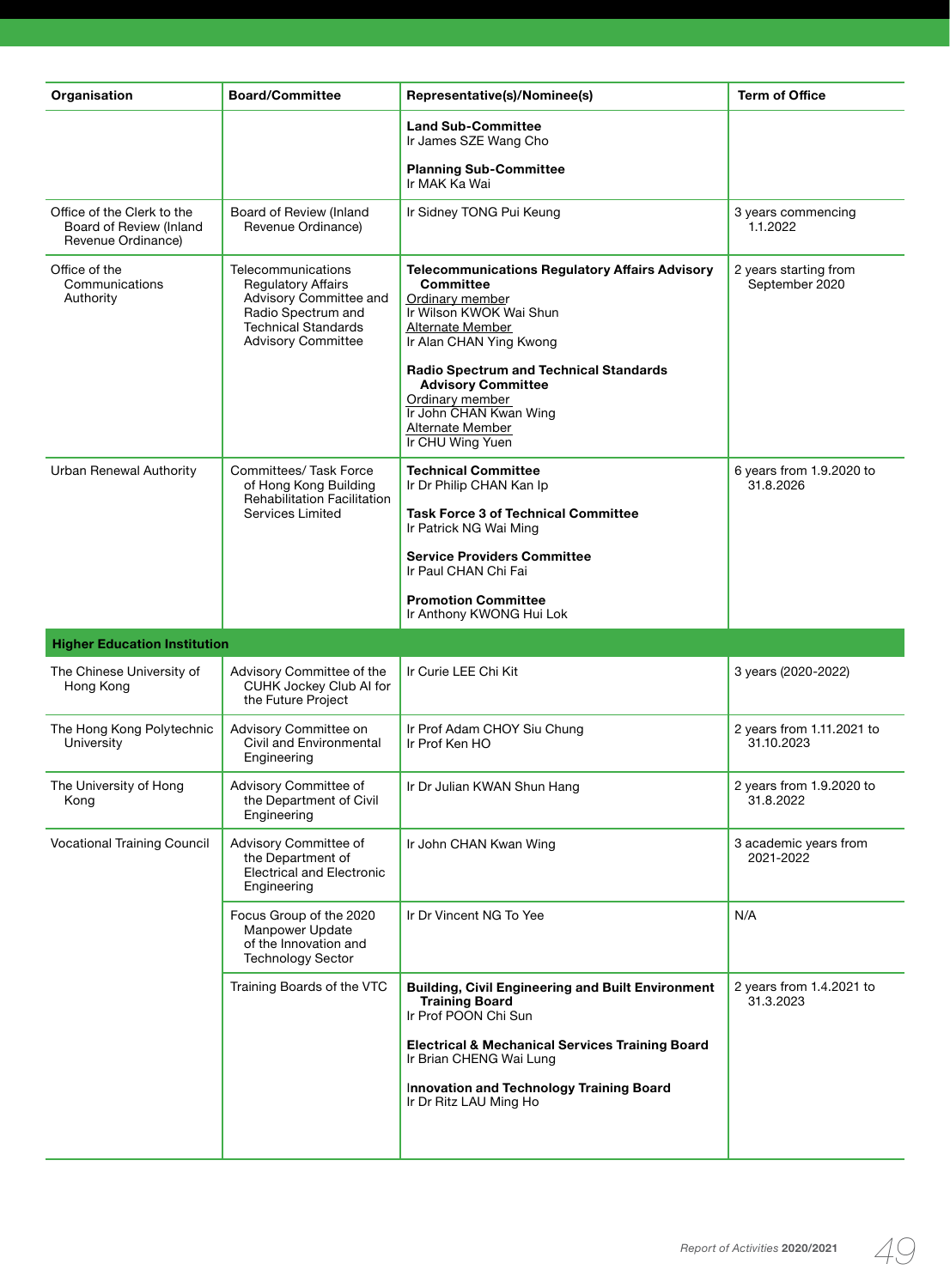| Organisation                                       | <b>Board/Committee</b>                                                                                        | Representative(s)/Nominee(s)                                         | <b>Term of Office</b>                 |
|----------------------------------------------------|---------------------------------------------------------------------------------------------------------------|----------------------------------------------------------------------|---------------------------------------|
| <b>Others</b>                                      |                                                                                                               |                                                                      |                                       |
| <b>BEAM Society Limited</b>                        | <b>BEAM Plus Interiors (BI)</b><br><b>Steering Committee</b>                                                  | Ir Prof Joseph CHI Wuh Jian                                          | About 15 months                       |
|                                                    | Nominated Director of the<br><b>BEAM Society Limited</b>                                                      | Ir Prof Thomas CHAN Kwok Cheung                                      | A term of 2 years                     |
| Hong Kong Dental<br><b>Association Ltd</b>         | Taskforce of HK Dental<br>Association                                                                         | Ir Prof Vincent Simon HO                                             | N/A                                   |
| Hong Kong Housing<br>Society                       | Hong Kong Quality Building<br>Assessment Panel (2021-<br>2023)                                                | Ir Charles LEUNG Yu Wah                                              | 2 years from 1.7.2021 to<br>30.6.2023 |
|                                                    | Technical Advisory Sub-<br>Committee of the Hong<br>Kong Quality Building<br>Assessment Panel (2021-<br>2023) | Ir Charles SO Hung Tak                                               | 2 years from 1.7.2021 to<br>30.6.2023 |
| Kowloon City District<br>Council                   | 2020-2021                                                                                                     | Ir LAM Chi Sing<br>Mr Benjamin LAM Yau Bun<br>Ir Sally LEUNG Suk Yan | One-off                               |
| Po Leung Kuk                                       | Honorary Advisor of<br>Property and Works<br>Committee                                                        | Ir Gloria TANG Yuk Yee                                               | 1 year from 1.4.2021 to<br>31.3.2022  |
| Social Workers Registration<br>Board (SWRB)        | Assessment Panel of the<br><b>SWRB</b>                                                                        | Ir CHAN Chi Man<br>Ir Wilson WONG Wai Shun<br>Ir YEE Kwong Fai       | From mid-January 2021 to<br>31.8.2024 |
| The Hong Kong Institute of<br>Architects           | Joint BIM Coordination<br>Project                                                                             | Ir Francis LEUNG Chi Suen<br>Ir Keith YUE Wai Pui                    | N/A                                   |
| <b>University Grants</b><br>Committee of Hong Kong | Invitation to Assess<br><b>Potential Research</b><br>Impacts of Research<br>Impact Fund Proposals             | Ir Prof P L YUEN                                                     | One-off                               |

# **The HKIE's Submissions to External Organisations**

(From 24 June 2020 to 28 June 2021)

| Organisation                                       | <b>Submission</b>                                                                                              |
|----------------------------------------------------|----------------------------------------------------------------------------------------------------------------|
| Electrical and Mechanical Services Department      | Views on the Fourth Phase of the Mandatory Energy Efficiency Labelling Scheme                                  |
| <b>Environmental Protection Department</b>         | Views on Producer Responsibility Scheme on Plastic Beverage Containers                                         |
| Geotechnical Engineering Office                    | Views on Amendment to Geoguide 5 – Guide to Slope Maintenance                                                  |
| Labour Department                                  | Views on Raising Penalties of Occupational Safety and Health Legislation                                       |
| Legislative Council                                | Views on Studying the Waste Disposal (Charging for Municipal Solid Waste<br>(Amendment) Bill 2018              |
|                                                    | Views on Studies Related to Artificial Islands in the Central Waters                                           |
| Office of the Financial Secretary                  | Views to the Financial Secretary for the Formulation of the 2021-22 Budget                                     |
| Office of the Government Chief Information Officer | Views on the Future Arrangement of the Standing Offer Agreement for Quality<br>Professional Services (SOA-QPS) |
| Policy Innovation and Co-ordination Office         | Views for Formulating 2020 Policy Address                                                                      |
| Water Supplies Department                          | Views on Consultation on Proposed Amendments to Waterworks Ordinance (Cap 102)                                 |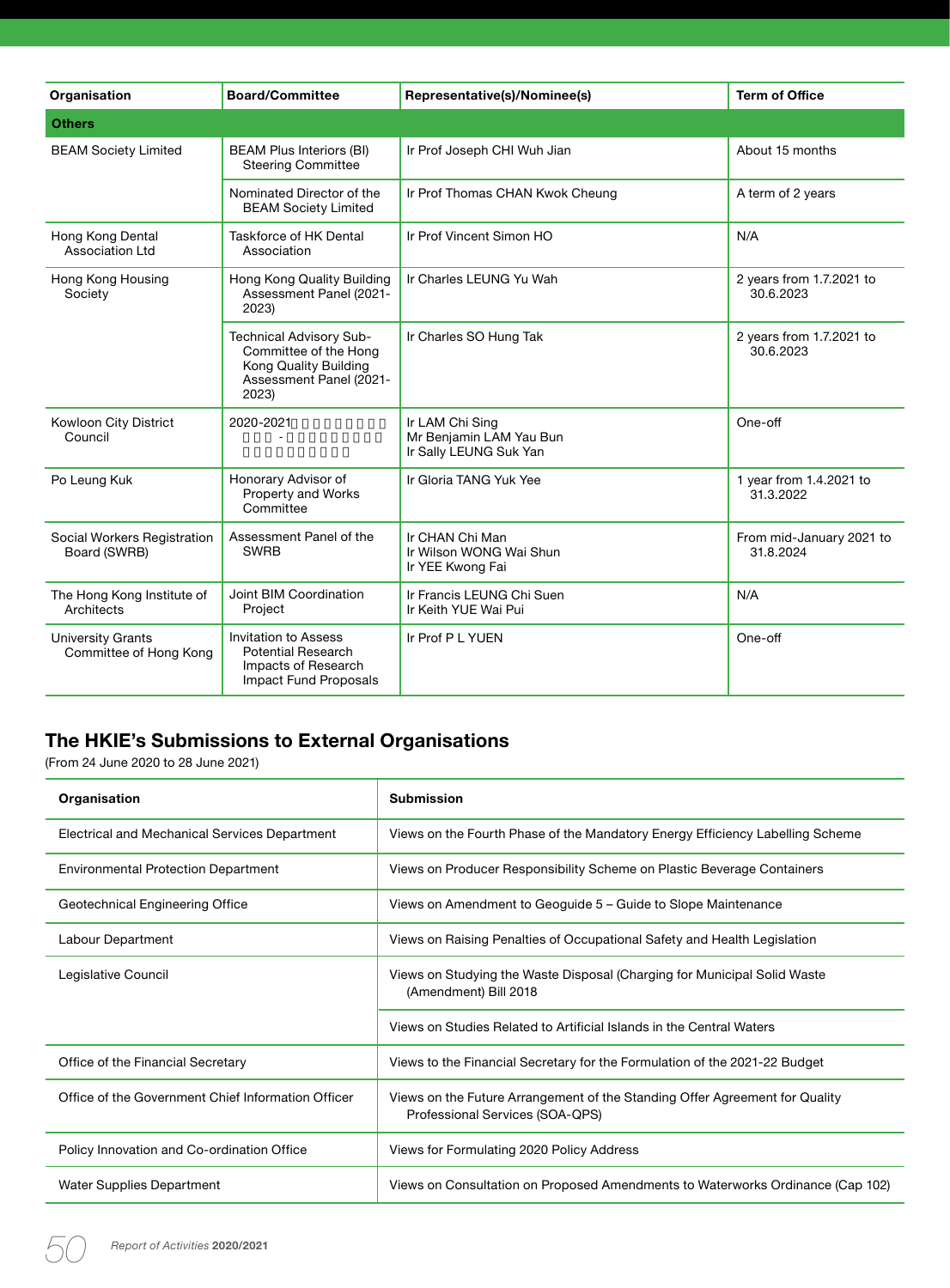# **The HKIE Prizes and Awards**

| The HKIE Gold Medal 2021              |                                                                           |  |  |
|---------------------------------------|---------------------------------------------------------------------------|--|--|
| Ir Prof Norman KO Wah Man             | The University of Hong Kong                                               |  |  |
| The President's Award 2021            |                                                                           |  |  |
| Ir David CHANG Chung Hung             | <b>SMEC Asia Limited</b>                                                  |  |  |
| Young Engineer of the Year Award 2021 |                                                                           |  |  |
| Ir Ivy LEUNG Yick Laam                | Electrical and Mechanical Services<br>Department, The HKSAR<br>Government |  |  |
|                                       | Young Engineer of the Year Award 2021 - Certificate of Merit              |  |  |
| Ir NG Ka Chun                         | <b>MTR Corporation Limited</b>                                            |  |  |
| Trainee of the Year Award 2020        |                                                                           |  |  |
| Miss WONG Nok Hei Priscilla           | The Hong Kong and China Gas<br>Company Limited                            |  |  |
| Mr POON Ronstar Ferris                | The Hong Kong and China Gas<br>Company Limited                            |  |  |
| Mr CHEUNG Wing Lai Benny              | The Hongkong Electric Co Ltd                                              |  |  |
| The HKIE Scholarship 2020/2021        |                                                                           |  |  |
| Miss LIU Wei                          | City University of Hong Kong                                              |  |  |
| Miss Arailym SHMIDT                   | The Hong Kong Polytechnic<br>University                                   |  |  |
| Mr LIU Chi Hin                        | The Hong Kong University of<br>Science and Technology                     |  |  |
|                                       | The HKIE Prize for Outstanding Engineering Students 2020/2021             |  |  |
| Miss CHUNG Tsz Wing                   | City University of Hong Kong                                              |  |  |
| Mr HO Man Kit                         | Hong Kong Institute of Vocational<br>Education (Chai Wan)                 |  |  |
| Mr Mark Alexander LEE<br>Ka Lam       | Hong Kong Institute of Vocational<br>Education (Chai Wan)                 |  |  |
| Mr Dicky NG Tik Hei                   | Hong Kong Institute of Vocational<br>Education (Haking Wong)              |  |  |
| Mr YAU Chun Ho                        | Hong Kong Institute of Vocational<br>Education (Morrison Hill)            |  |  |
| Mr LAU Tak San                        | Hong Kong Institute of Vocational<br>Education (Morrison Hill)            |  |  |
| Mr FUNG Kwun Lun                      | Hong Kong Institute of Vocational<br>Education (Tsing Yi)                 |  |  |
| Miss SHIH Yuk Shan                    | Hong Kong Institute of Vocational<br>Education (Tuen Mun)                 |  |  |
| Mr TSOI Wa Sum                        | Hong Kong Institute of Vocational<br>Education (Tuen Mun)                 |  |  |
| Mr WONG Yin Kam                       | The Hong Kong Polytechnic<br>University                                   |  |  |

## **The HKIE Best Transactions Paper Prize 2021 An optimised multiple kernel learning support vector machine (SVM) classification based on the fireworks algorithm and its application to the fault diagnosis of gearbox** Dr YONG Bin Chongqing University Prof CHEN Jin Chongqing University Prof SU Zuqiang **Chongqing University** Dr PANG Xiaoping Chongqing University Mr YANG Xinghua **CSIC Haizhuang Wind Power Co Ltd Chillers of air-conditioning systems: An overview** Ir Prof Michael LEUNG School of Energy and Environment,<br>
Kwok Hi School of University of Hong Kong City University of Hong Kong Dr TSO Chi Yan School of Energy and Environment, City University of Hong Kong Dr WU Wei School of Energy and Environment, City University of Hong Kong Dr ZHENG Zhanying School of Energy and Environment, City University of Hong Kong Dr CAO Jingyu School of Energy and Environment, City University of Hong Kong **The HKIE Innovation Award 2021 – Grand Prize Category I - An Invention** Ir CHAN Cheuk Ming | Hong Kong Museum of Medical Sciences Society (HKMMSS) **Category II - An Innovative Application of Engineering Theories** Ir Dr ZOU Xiaokang China State Construction International Medical Industry Development Co Ltd Ir CHEUNG Chi Kin China State Construction International Medical Industry Development Co Ltd Ir Barry CHUNG Man Yee | China State Construction International Medical Industry Development Co Ltd Ir JONG King Hei China State Construction International Medical Industry Development Co Ltd **Category I - An Invention (Young Member Group)** Mr Muhammad Saad BREED, The University of Hong Kong Shahid ANWEL Mr Taha ABID **BREED**, The University of Hong Kong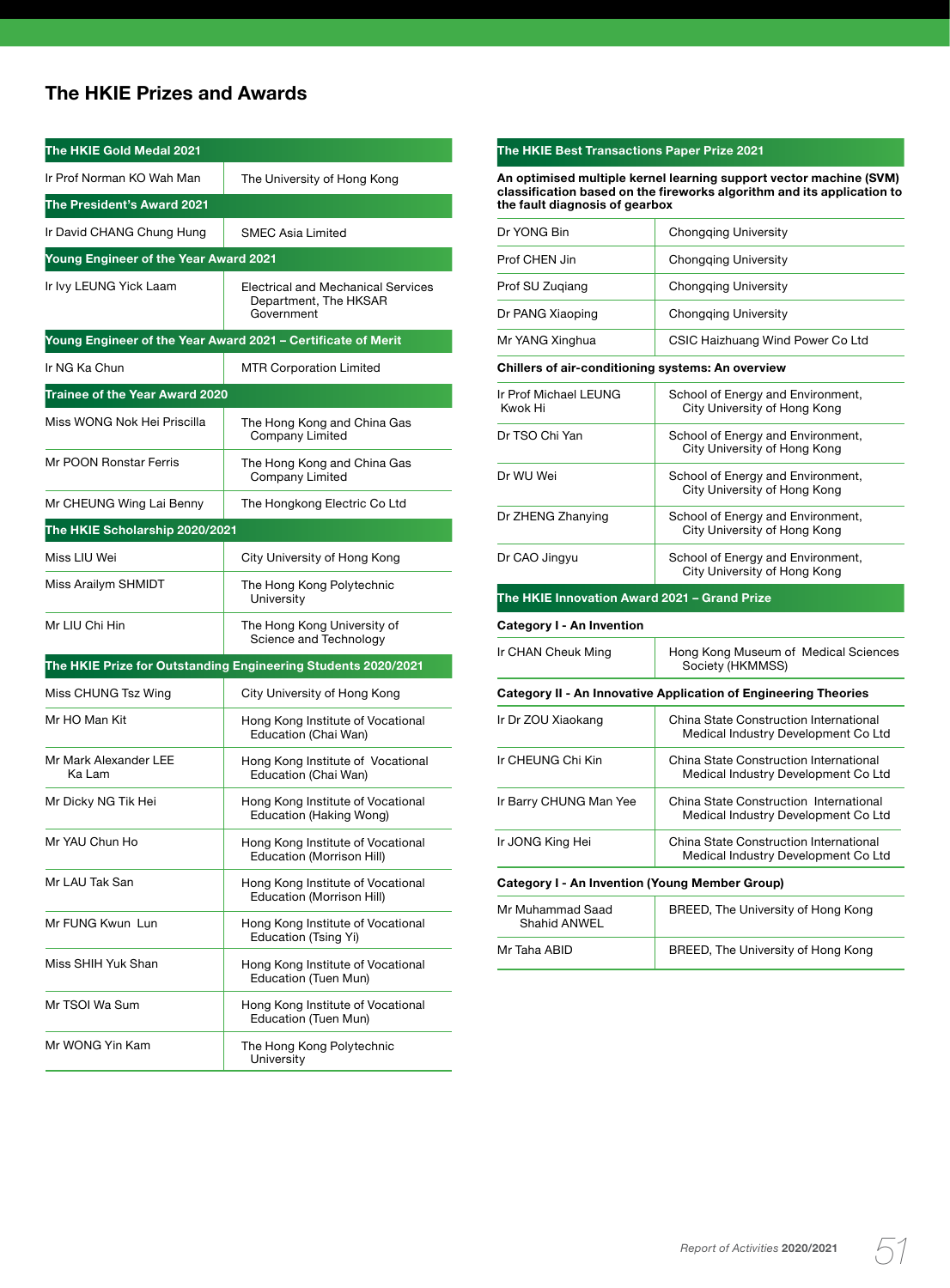| (Young Member Group)                           | <b>Category II - An Innovative Application of Engineering Theories</b>                                        |
|------------------------------------------------|---------------------------------------------------------------------------------------------------------------|
| Ir LAI Ho Keung                                | Civil Engineering and Development<br>Department, The HKSAR Government                                         |
| Mr Anthony WONG<br>Ham Kwan                    | <b>AECOM Asia Company Limited</b>                                                                             |
| Ir LI Kin Lung                                 | Build King – Samsung C&T Joint Venture                                                                        |
|                                                | The HKIE Innovation Award 2021 – Certificates of Merit                                                        |
| Category I - An Invention                      |                                                                                                               |
| Ir CHAN Hing Keung                             | <b>MTR Corporation Limited</b>                                                                                |
| Miss WONG Tai Wa                               | <b>MTR Corporation Limited</b>                                                                                |
| Ir SHI Ka Lam                                  | Ove Arup & Partners Hong Kong Ltd                                                                             |
|                                                | <b>Category II - An Innovative Application of Engineering Theories</b>                                        |
| Ir David KWOK Kwong Yu                         | <b>Techmart Industrial Limited</b>                                                                            |
| Ir KAN Hon Shing                               | Civil Engineering and Development<br>Department, The HKSAR Government                                         |
| Ir Daivs LEE                                   | Ove Arup & Partners HK Ltd                                                                                    |
| Ir Wilfred SO Yiu Wing                         | <b>Build King Holdings Limited</b>                                                                            |
| Ir CHIANG Kai Ming                             | Shanghai Tunnel (HK) Co Ltd                                                                                   |
| Category I - An Invention (Young Member Group) |                                                                                                               |
| Ir NG Ka Chun                                  | <b>MTR Corporation Limited</b>                                                                                |
| Miss TSANG Yick Hang                           | <b>MTR Corporation Limited</b>                                                                                |
| Mr SO Hon Lun                                  | <b>MTR Corporation Limited</b>                                                                                |
| Mr SO Tin Ching                                | <b>MTR Corporation Limited</b>                                                                                |
| (Young Member Group)                           | Category II - An Innovative Application of Engineering Theories                                               |
| Mr LAU Wang Yip                                | <b>Electrical and Mechanical Services</b><br>Department, The HKSAR Government                                 |
| Ir HUI Wing Yin                                | <b>Electrical and Mechanical Services</b><br>Department, The HKSAR Government                                 |
| Mr TANG Chun Ki                                | City University of Hong Kong                                                                                  |
| Mr WONG Tat Chee                               | City University of Hong Kong                                                                                  |
| <b>Researchers 2021</b>                        | The HKIE Outstanding Paper Award for Young Engineers/                                                         |
|                                                | Potential and prospect of photocatalytic disinfection: Using<br>sustainable solar-energy-driven photocatalyst |
| Dr Juhua HE*                                   | Department of Civil and Environmental<br>Engineering, The Hong Kong<br>University of Science and Technology   |
| Ir Kenny W K HUI                               | Department of Civil and Environmental<br>Engineering, The Hong Kong<br>University of Science and Technology   |
| Ir Prof Irene M C LO                           | Department of Civil and Environmental<br>Engineering, The Hong Kong                                           |

\* The first author who was at the age of 35 or below on the closing date of submission.

University of Science and Technology